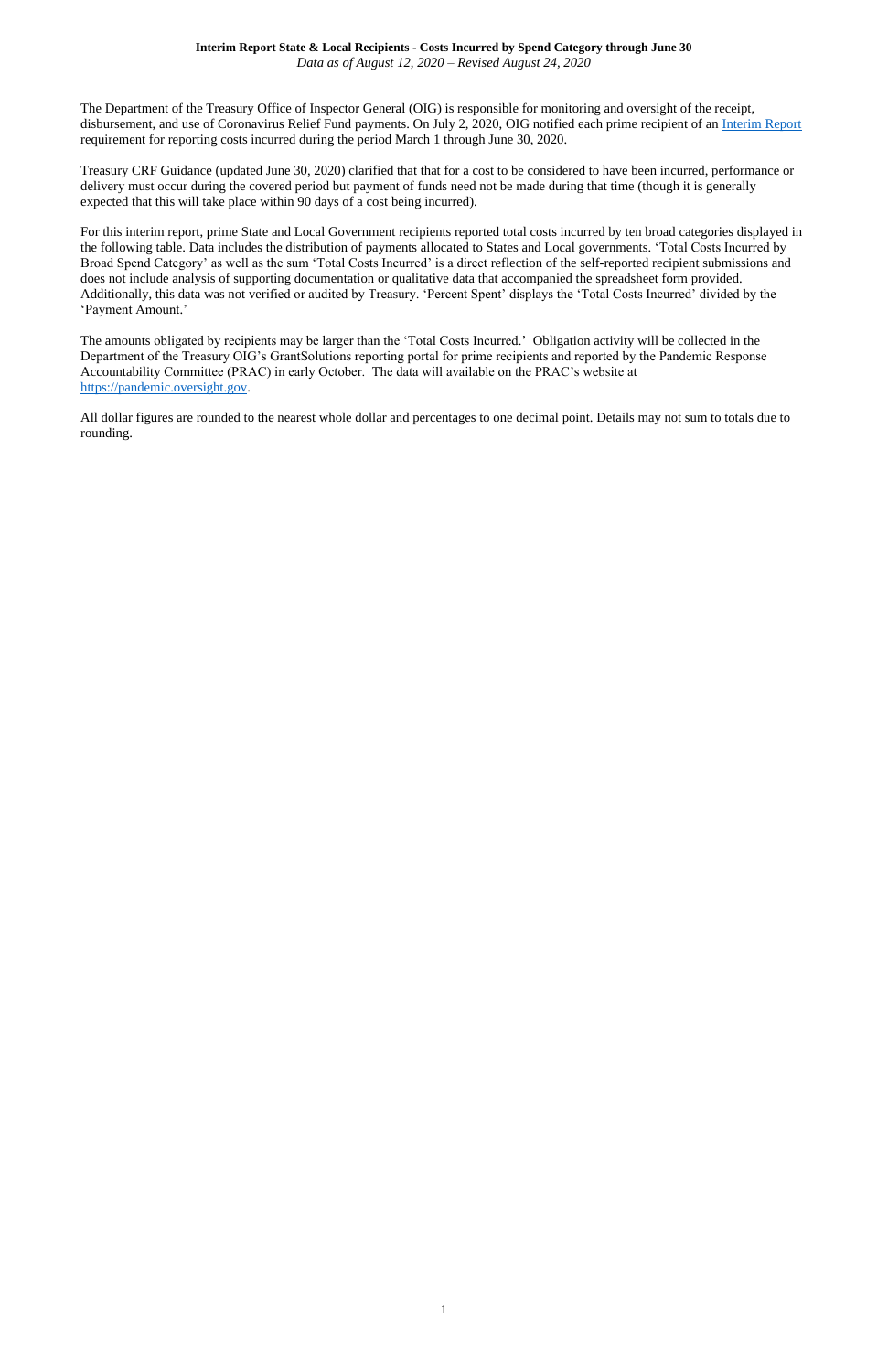|                         |                                            | <b>Total Costs Incurred by Broad Spend Category</b> |                                               |                                                                |                                                                                                 |                                                                              |                            |                                  |                             |                     |                                                                                 |                               |                                       |                         |
|-------------------------|--------------------------------------------|-----------------------------------------------------|-----------------------------------------------|----------------------------------------------------------------|-------------------------------------------------------------------------------------------------|------------------------------------------------------------------------------|----------------------------|----------------------------------|-----------------------------|---------------------|---------------------------------------------------------------------------------|-------------------------------|---------------------------------------|-------------------------|
|                         |                                            | <b>Payment</b><br>Amount                            | <b>Transferred to</b><br>other<br>governments | <b>Payroll for</b><br>public health<br>and safety<br>employees | <b>Budgeted</b><br>personnel<br>and services<br>diverted to a<br>substantially<br>different use | <b>Improvements</b><br>to telework<br>capabilities of<br>public<br>employees | <b>Medical</b><br>expenses | <b>Public health</b><br>expenses | <b>Distance</b><br>learning | Economic<br>support | <b>Expenses</b><br>associated w/<br>issuance of<br>tax<br>anticipation<br>notes | All items not<br>listed above | <b>Total Costs</b><br><b>Incurred</b> | Percent<br><b>Spent</b> |
| <b>Alabama</b>          | Total allocation                           | \$1,901,262,160                                     | \$1,290,186                                   | \$0                                                            | \$0                                                                                             | \$158,046                                                                    | \$0                        | \$1,883,350                      | \$0                         | \$0                 | \$0                                                                             | \$16,086                      | \$3,347,668                           | 0.2%                    |
|                         | Eligible local governments that certified: |                                                     |                                               |                                                                |                                                                                                 |                                                                              |                            |                                  |                             |                     |                                                                                 |                               |                                       |                         |
|                         | Jefferson County                           | \$114,915,910                                       | \$0                                           | \$0                                                            | \$0                                                                                             | \$131,933                                                                    | \$0                        | \$1,776,789                      | \$0                         | \$0                 | \$0                                                                             | \$13,980                      | \$1,922,702                           | 1.7%                    |
|                         | Payment to the state                       | \$1,786,346,250                                     | \$1,290,186                                   | \$0                                                            | \$0                                                                                             | \$26,113                                                                     | \$0                        | \$106,561                        | \$0                         | \$0                 | \$0                                                                             | \$2,105                       | \$1,424,966                           | 0.1%                    |
| <b>Alaska</b>           | Total allocation and payment to the state  | \$1,250,000,000                                     | \$298,864,399                                 | \$117,931                                                      | \$478,313                                                                                       | \$0                                                                          | \$7,618,063                | \$27,486                         | \$100,000                   | \$44,915,110        | \$0                                                                             | \$0                           | \$352,121,301                         | 28.2%                   |
| <b>Arizona</b>          | Total allocation                           | \$2,822,399,972                                     | \$248,181,596                                 | \$207,348,053                                                  | \$15,577,229                                                                                    | \$4,746,041                                                                  | \$14,748,237               | \$12,555,275                     | \$24,924                    | \$20,530,048        | \$0                                                                             | \$31,260,432                  | \$554,971,835                         | 19.7%                   |
|                         | Eligible local governments that certified: |                                                     |                                               |                                                                |                                                                                                 |                                                                              |                            |                                  |                             |                     |                                                                                 |                               |                                       |                         |
|                         | Maricopa County                            | \$398,960,914                                       | \$0                                           | \$467,673                                                      | \$287,373                                                                                       | \$989,953                                                                    | \$2,136,935                | \$5,995,508                      | \$0                         | \$7,196             | \$0                                                                             | \$120,092                     | \$10,004,729                          | 2.5%                    |
|                         | Mesa city                                  | \$90,389,099                                        | \$0                                           | \$36,028,312                                                   | \$1,874,477                                                                                     | \$177,157                                                                    | \$0                        | \$0                              | \$0                         | \$2,215,284         | \$0                                                                             | \$2,950,837                   | \$43,246,067                          | 47.8%                   |
|                         | Phoenix city                               | \$293,320,141                                       | \$0                                           | \$143,000,000                                                  | \$293,784                                                                                       | \$1,054,351                                                                  | \$70,847                   | \$6,559,767                      | \$24,924                    | \$17,795,068        | \$0                                                                             | \$539,040                     | \$169,337,780                         | 57.7%                   |
|                         | Pima County                                | \$87,107,597                                        | \$0                                           | \$0                                                            | \$10,739,535                                                                                    | \$0                                                                          | \$0                        | \$0                              | \$0                         | \$12,500            | \$0                                                                             | \$0                           | \$10,752,035                          | 12.3%                   |
|                         | Tucson city                                | \$95,634,512                                        | \$0                                           | \$27,852,068                                                   | \$2,382,060                                                                                     | \$2,524,580                                                                  | \$40,456                   | \$0                              | \$0                         | \$500,000           | \$0                                                                             | \$2,650,463                   | \$35,949,627                          | 37.6%                   |
|                         | Payment to the state                       | \$1,856,987,708                                     | \$248,181,596                                 | \$0                                                            | \$0                                                                                             | \$0                                                                          | \$12,500,000               | \$0                              | \$0                         | \$0                 | \$0                                                                             | \$25,000,000                  | \$285,681,596                         | 15.4%                   |
| <b>Arkansas</b>         | Total allocation and payment to the state  | \$1,250,000,000                                     | \$0                                           | \$29,894,642                                                   | \$0                                                                                             | \$88,179                                                                     | \$104,904,504              | \$899,084                        | \$0                         | \$127,226,970       | \$0                                                                             | \$1,087,500                   | \$264,100,879                         | 21.1%                   |
| California <sup>i</sup> | Total allocation                           | \$15,321,284,928                                    | \$1,841,368,826                               | \$531,624,279                                                  | \$259,715,520                                                                                   | \$42,010,835                                                                 | \$175,770,772              | \$3,665,559,828                  | \$4,493,901,453             | \$195,552,685       | \$0                                                                             | \$209,953,556                 | \$11,415,457,753                      | 74.5%                   |
|                         | Eligible local governments that certified: |                                                     |                                               |                                                                |                                                                                                 |                                                                              |                            |                                  |                             |                     |                                                                                 |                               |                                       |                         |
|                         | Alameda County                             | \$291,634,022                                       | \$0                                           | \$9,117,853                                                    | \$2,995,550                                                                                     | \$2,534,855                                                                  | \$23,875,000               | \$71,746,316                     | \$0                         | \$0                 | \$0                                                                             | \$17,012,241                  | \$127,281,814                         | 43.6%                   |
|                         | <b>Contra Costa County</b>                 | \$201,281,392                                       | \$0                                           | \$28,990,641                                                   | \$2,519,995                                                                                     | \$2,416,531                                                                  | \$7,772,257                | \$14,913,272                     | \$0                         | \$0                 | \$0                                                                             | \$0                           | \$56,612,696                          | 28.1%                   |
|                         | <b>Fresno County</b>                       | \$81,579,507                                        | \$0                                           | \$0                                                            | \$7,950,247                                                                                     | \$10,844,617                                                                 | \$70,558                   | \$2,474,104                      | \$0                         | \$5,026,898         | \$0                                                                             | \$418,533                     | \$26,784,956                          | 32.8%                   |
|                         | Fresno City                                | \$92,755,913                                        | \$0                                           | \$9,366,739                                                    | \$1,218,667                                                                                     | \$389,410                                                                    | \$0                        | \$627,371                        | \$0                         | \$750,000           | \$0                                                                             | \$134,852                     | \$12,487,039                          | 13.5%                   |
|                         | Kern County                                | \$157,078,307                                       | \$0                                           | \$154,548                                                      | \$32,563,904                                                                                    | \$591,663                                                                    | \$1,288,562                | \$2,732,599                      | \$0                         | \$13,140,412        | \$0                                                                             | \$0                           | \$50,471,687                          | 32.1%                   |
|                         | Los Angeles County                         | \$1,057,341,432                                     | \$2,000,000                                   | \$30,433,106                                                   | \$103,695,408                                                                                   | \$2,621,149                                                                  | \$85,377,332               | \$52,741,007                     | \$0                         | \$0                 | \$0                                                                             | \$22,328,473                  | \$299,196,475                         | 28.3%                   |
|                         | Los Angeles city                           | \$694,405,324                                       | \$0                                           | \$22,877,343                                                   | \$4,200,576                                                                                     | \$0                                                                          | \$0                        | \$114,831,306                    | \$0                         | \$100,000,000       | \$0                                                                             | \$106,552,145                 | \$348,461,370                         | 50.2%                   |
|                         | <b>Orange County</b>                       | \$554,133,765                                       | \$25,303,826                                  | \$15,783,371                                                   | \$9,931,867                                                                                     | \$2,569,625                                                                  | \$1,469,677                | \$4,890,827                      | \$0                         | \$30,621,219        | \$0                                                                             | \$6,785,108                   | \$97,355,520                          | 17.6%                   |
|                         | Riverside County                           | \$431,091,226                                       | \$0                                           | \$11,916,839                                                   | \$4,145,379                                                                                     | \$2,854,198                                                                  | \$3,421,288                | \$34,425,762                     | \$596                       | \$11,350,000        | \$0                                                                             | \$9,016,630                   | \$77,130,691                          | 17.9%                   |
|                         | Sacramento County                          | \$181,198,725                                       | \$0                                           | \$132,857,301                                                  | \$4,465,563                                                                                     | \$67,701                                                                     | \$4,056,586                | \$217,624                        | \$0                         | \$7,127             | \$0                                                                             | \$6,296,050                   | \$147,967,953                         | 81.7%                   |
|                         | Sacramento city                            | \$89,623,427                                        | \$0                                           | \$1,073,531                                                    | \$1,347,912                                                                                     | \$666,987                                                                    | \$0                        | \$211,469                        | \$0                         | \$1,013,758         | \$0                                                                             | \$2,293,295                   | \$6,606,952                           | 7.4%                    |
|                         | San Bernardino County                      | \$380,408,021                                       | \$0                                           | \$42,031,476                                                   | \$5,457,938                                                                                     | \$1,226,783                                                                  | \$6,557,339                | \$13,978,076                     | \$81,857                    | \$7,525,404         | \$0                                                                             | \$4,032,625                   | \$80,891,498                          | 21.3%                   |
|                         | San Diego County                           | \$334,061,822                                       | \$25,000,000                                  | \$27,546,076                                                   | \$4,890,338                                                                                     | \$1,395,216                                                                  | \$9,588,428                | \$60,091,417                     | \$0                         | \$0                 | \$0                                                                             | \$601,406                     | \$129,112,881                         | 38.6%                   |
|                         | San Diego city                             | \$248,451,020                                       | \$0                                           | \$78,668,192                                                   | \$0                                                                                             | \$0                                                                          | \$0                        | \$0                              | \$0                         | \$5,000,000         | \$0                                                                             | \$9,760,414                   | \$93,428,606                          | 37.6%                   |
|                         | San Francisco city                         | \$153,823,503                                       | \$0                                           | \$45,053,148                                                   | \$29,090,795                                                                                    | \$1,267,625                                                                  | \$104,493                  | \$22,045,639                     | \$0                         | \$1,600,427         | \$0                                                                             | \$617,061                     | \$99,779,187                          | 64.9%                   |
|                         | San Joaquin County                         | \$132,988,949                                       | \$0                                           | \$7,230,457                                                    | \$1,798,863                                                                                     | \$241,347                                                                    | \$1,916,019                | \$920,312                        | \$0                         | \$1,184,816         | \$0                                                                             | \$2,739,036                   | \$16,030,850                          | 12.1%                   |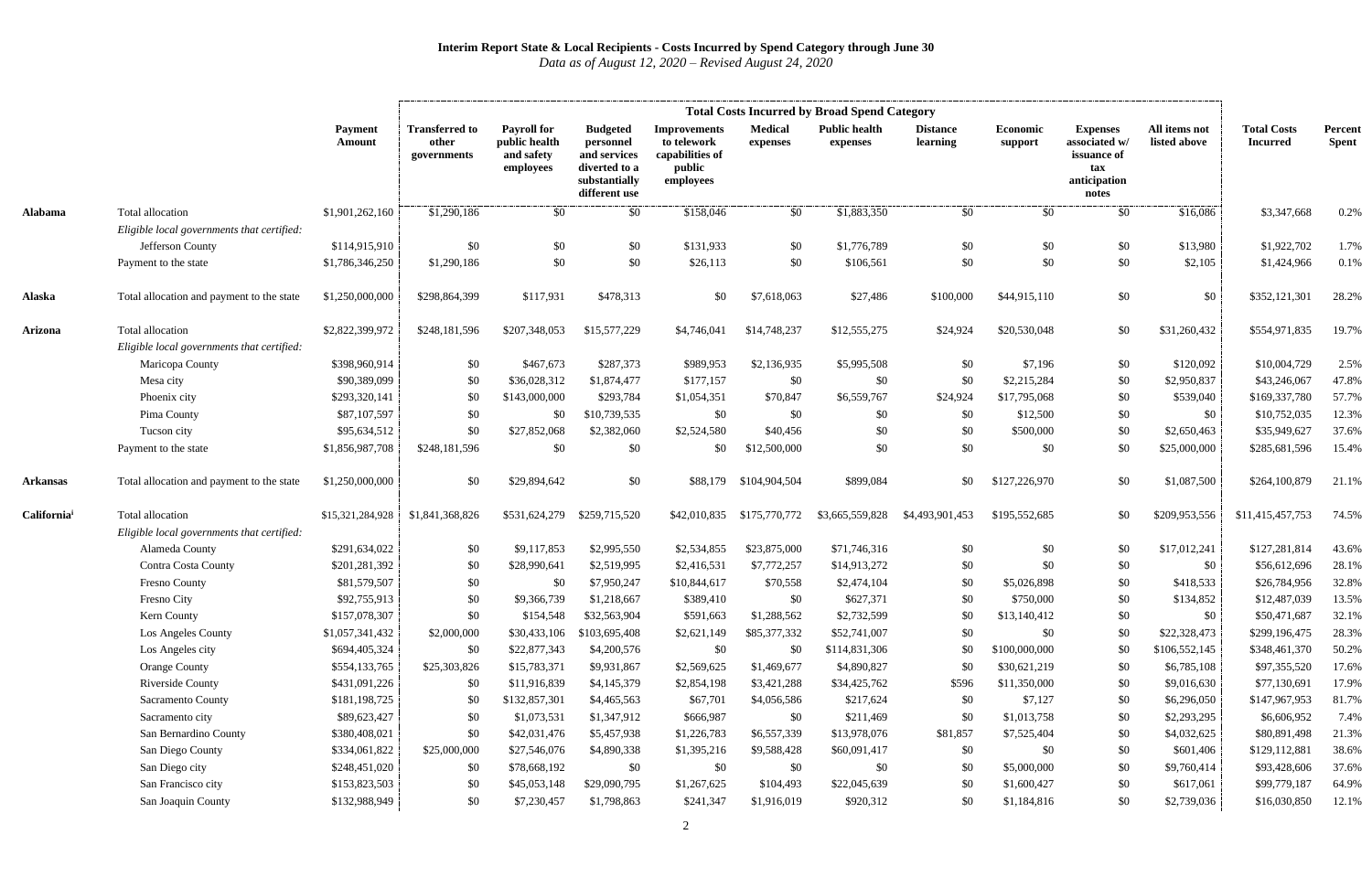|                 |                                                                |                          |                                               |                                                                |                                                                                                 |                                                                              |                            | <b>Total Costs Incurred by Broad Spend Category</b> |                             |                            |                                                                                 |                               |                                       |                         |
|-----------------|----------------------------------------------------------------|--------------------------|-----------------------------------------------|----------------------------------------------------------------|-------------------------------------------------------------------------------------------------|------------------------------------------------------------------------------|----------------------------|-----------------------------------------------------|-----------------------------|----------------------------|---------------------------------------------------------------------------------|-------------------------------|---------------------------------------|-------------------------|
|                 |                                                                | <b>Payment</b><br>Amount | <b>Transferred to</b><br>other<br>governments | <b>Payroll for</b><br>public health<br>and safety<br>employees | <b>Budgeted</b><br>personnel<br>and services<br>diverted to a<br>substantially<br>different use | <b>Improvements</b><br>to telework<br>capabilities of<br>public<br>employees | <b>Medical</b><br>expenses | <b>Public health</b><br>expenses                    | <b>Distance</b><br>learning | <b>Economic</b><br>support | <b>Expenses</b><br>associated w/<br>issuance of<br>tax<br>anticipation<br>notes | All items not<br>listed above | <b>Total Costs</b><br><b>Incurred</b> | Percent<br><b>Spent</b> |
|                 | San Jose city                                                  | \$178,295,348            | \$0                                           | \$46,236,490                                                   | \$11,784,534                                                                                    | \$723,371                                                                    | \$0                        | \$3,889,384                                         | \$0                         | \$0                        | \$0                                                                             | \$0                           | \$62,633,779                          | 35.1%                   |
|                 | San Mateo County                                               | \$133,761,077            | \$0                                           | \$0                                                            | \$0                                                                                             | \$4,534,825                                                                  | \$0                        | \$17,939,928                                        | \$0                         | \$2,320,625                | \$0                                                                             | \$0                           | \$24,795,378                          | 18.5%                   |
|                 | Santa Clara County                                             | \$158,099,960            | \$0                                           | \$18,435,242                                                   | \$25,122,135                                                                                    | \$5,813,397                                                                  | \$23,118,893               | \$2,294,413                                         | \$0                         | \$3,000,000                | \$0                                                                             | \$17,199,701                  | \$94,983,781                          | 60.1%                   |
|                 | <b>Stanislaus County</b>                                       | \$96,085,924             | \$0                                           | \$1,202,393                                                    | \$4,920,799                                                                                     | \$713,506                                                                    | \$101,028                  | \$1,625,462                                         | \$0                         | \$3,012,000                | \$0                                                                             | \$171,043                     | \$11,746,231                          | 12.2%                   |
|                 | Ventura County                                                 | \$147,621,523            | \$0                                           | \$2,649,531                                                    | \$1,615,051                                                                                     | \$538,028                                                                    | \$7,053,313                | \$282,540                                           | \$0                         | \$10,000,000               | \$0                                                                             | \$3,994,944                   | \$26,133,407                          | 17.7%                   |
|                 | Payment to the state                                           | \$9,525,564,789          | \$1,789,065,000                               | \$0                                                            | \$0                                                                                             | \$0                                                                          | \$0                        | \$3,242,681,000                                     | \$4,493,819,000             | \$0                        | \$0                                                                             | \$0                           | \$9,525,565,000                       | 100.0%                  |
| Colorado        | Total allocation<br>Eligible local governments that certified: | \$2,233,011,164          | \$63,391,131                                  | \$5,417,661                                                    | \$2,207,902                                                                                     | \$1,876,043                                                                  | \$496,907                  | \$5,069,263                                         | \$1,093,970                 | \$6,623,824                | \$0                                                                             | \$1,173,301,418               | \$1,259,478,118                       | 56.4%                   |
|                 | <b>Adams County</b>                                            | \$90,285,974             | \$6,347,806                                   | \$1,513,014                                                    | \$0                                                                                             | \$624,351                                                                    | \$0                        | \$0                                                 | \$0                         | \$3,215,000                | \$0                                                                             | \$2,875,671                   | \$14,575,842                          | 16.1%                   |
|                 | Arapahoe County                                                | \$114,569,892            | \$1,180,642                                   | \$0                                                            | \$0                                                                                             | \$0                                                                          | \$0                        | \$0                                                 | \$0                         | \$0                        | \$0                                                                             | \$1,094                       | \$1,181,736                           | 1.0%                    |
|                 | Denver city                                                    | \$126,892,712            | \$0                                           | \$0                                                            | \$0                                                                                             | \$0                                                                          | \$0                        | \$0                                                 | \$0                         | \$2,237,500                | \$0                                                                             | \$712,675                     | \$2,950,175                           | 2.3%                    |
|                 | El Paso County                                                 | \$125,704,768            | \$41,004,565                                  | \$1,454,331                                                    | \$88,473                                                                                        | \$1,073,889                                                                  | \$0                        | \$87,570                                            | \$0                         | \$897,207                  | \$0                                                                             | \$324,067                     | \$44,930,102                          | 35.7%                   |
|                 | Jefferson County                                               | \$101,708,240            | \$14,858,118                                  | \$2,450,316                                                    | \$2,008,264                                                                                     | \$152,580                                                                    | \$164,878                  | \$3,672,926                                         | \$256                       | \$274,117                  | \$0                                                                             | \$18,528                      | \$23,599,983                          | 23.2%                   |
|                 | Payment to the state                                           | \$1,673,849,579          | \$0                                           | \$0                                                            | \$111,164                                                                                       | \$25,223                                                                     | \$332,029                  | \$1,308,767                                         | \$1,093,714                 | \$0                        | \$0                                                                             | \$1,169,369,383               | \$1,172,240,280                       | 70.0%                   |
| Connecticut     | Total allocation and payment to the state                      | \$1,382,477,973          | \$0                                           | \$379,589                                                      | \$0                                                                                             | \$1,337,003                                                                  | \$2,226,371                | \$52,824,777                                        | \$0                         | \$5,768,683                | \$0                                                                             | \$879,291                     | \$63,415,715                          | 4.6%                    |
| <b>Delaware</b> | Total allocation<br>Eligible local governments that certified: | \$1,250,000,000          | \$0                                           | \$0                                                            | \$46,591                                                                                        | \$1,911,543                                                                  | \$30,005,969               | \$549,413                                           | \$0                         | \$47,316,839               | \$0                                                                             | \$236,441                     | \$80,066,797                          | 6.4%                    |
|                 | New Castle County                                              | \$322,766,669            | \$0                                           | \$0                                                            | \$46,591                                                                                        | \$1,335,143                                                                  | \$5,969                    | \$549,413                                           | \$0                         | \$500,000                  | \$0                                                                             | \$236,441                     | \$2,673,558                           | 0.8%                    |
|                 | Payment to the state                                           | \$927,233,331            | \$0                                           | \$0                                                            | \$0                                                                                             | \$576,400                                                                    | \$30,000,000               | \$0                                                 | \$0                         | \$46,816,839               | \$0                                                                             | \$0                           | \$77,393,239                          | 8.3%                    |
| Florida         | Total allocation<br>Eligible local governments that certified: | \$8,328,221,072          | \$421,044,856                                 | \$35,017,924                                                   | \$4,714,686                                                                                     | \$5,645,928                                                                  | \$15,817,837               | \$39,068,871                                        | \$0                         | \$158,384,194              | \$0                                                                             | \$289,065,981                 | \$968,760,278                         | 11.6%                   |
|                 | <b>Brevard County</b>                                          | \$105,034,237            | \$0                                           | \$0                                                            | \$175,715                                                                                       | \$1,205                                                                      | \$404,828                  | \$1,237,716                                         | \$0                         | \$44,275                   | \$0                                                                             | $\$0$                         | \$1,863,739                           | 1.8%                    |
|                 | <b>Broward County</b>                                          | \$340,744,702            | \$102,223,411                                 | \$1,604,835                                                    | \$0                                                                                             | \$731,752                                                                    | \$15,021,360               | \$8,184,918                                         | \$0                         | \$0                        | \$0                                                                             | \$0                           | \$127,766,276                         | 37.5%                   |
|                 | Hillsborough County                                            | \$256,847,065            | \$0                                           | \$0                                                            | \$0                                                                                             | \$0                                                                          | \$0                        | \$0                                                 | \$0                         | \$3,034,243                | \$0                                                                             | \$0                           | \$3,034,243                           | 1.2%                    |
|                 | Jacksonville city/ Duval County                                | \$167,120,862            | \$0                                           | \$0                                                            | \$0                                                                                             | \$0                                                                          | \$0                        | \$248,017                                           | \$0                         | \$51,516,256               | \$0                                                                             | \$0                           | \$51,764,273                          | 31.0%                   |
|                 | Lee County                                                     | \$134,459,744            | \$0                                           | \$7,610,416                                                    | \$717,258                                                                                       | \$237,756                                                                    | \$0                        | \$3,048,975                                         | \$0                         | \$9,306,072                | \$0                                                                             | \$0                           | \$20,920,476                          | 15.6%                   |
|                 | Miami-Dade County                                              | \$474,085,079            | \$0                                           | \$7,453,647                                                    | \$3,040,383                                                                                     | \$3,992,453                                                                  | \$0                        | \$12,384,578                                        | \$0                         | \$25,000,000               | \$0                                                                             | \$0                           | \$51,871,061                          | 10.9%                   |
|                 | <b>Orange County</b>                                           | \$243,146,629            | \$0                                           | \$0                                                            | \$3,792                                                                                         | \$548                                                                        | \$0                        | \$757,589                                           | \$0                         | \$6,630,000                | \$0                                                                             | \$2,245,000                   | \$9,636,929                           | 4.0%                    |
|                 | Palm Beach County                                              | \$261,174,823            | \$0                                           | \$0                                                            | \$0                                                                                             | \$556,299                                                                    | \$0                        | \$10,775,461                                        | \$0                         | \$28,566,607               | \$0                                                                             | \$0                           | \$39,898,367                          | 15.3%                   |
|                 | Pasco County                                                   | \$96,659,480             | \$0                                           | \$18,188,140                                                   | \$0                                                                                             | \$89,503                                                                     | \$66,236                   | \$656,799                                           | \$0                         | \$7,052,527                | \$0                                                                             | \$3,713,681                   | \$29,766,885                          | 30.8%                   |
|                 | <b>Pinellas County</b>                                         | \$170,129,283            | \$0                                           | \$0                                                            | \$0                                                                                             | \$0                                                                          | \$0                        | \$0                                                 | \$0                         | \$14,707,955               | \$0                                                                             | \$0                           | \$14,707,955                          | 8.6%                    |
|                 | Polk County                                                    | \$126,467,997            | \$0                                           | \$48,882                                                       | \$172,759                                                                                       | \$2,050                                                                      | \$325,413                  | \$667,996                                           | \$0                         | \$6,878,000                | \$0                                                                             | \$33,107,247                  | \$41,202,347                          | 32.6%                   |
|                 | Volusia County                                                 | \$96,543,791             | \$0                                           | \$112,004                                                      | \$604,778                                                                                       | \$34,364                                                                     | \$0                        | \$1,106,822                                         | \$0                         | \$5,648,259                | \$0                                                                             | \$53                          | \$7,506,280                           | 7.8%                    |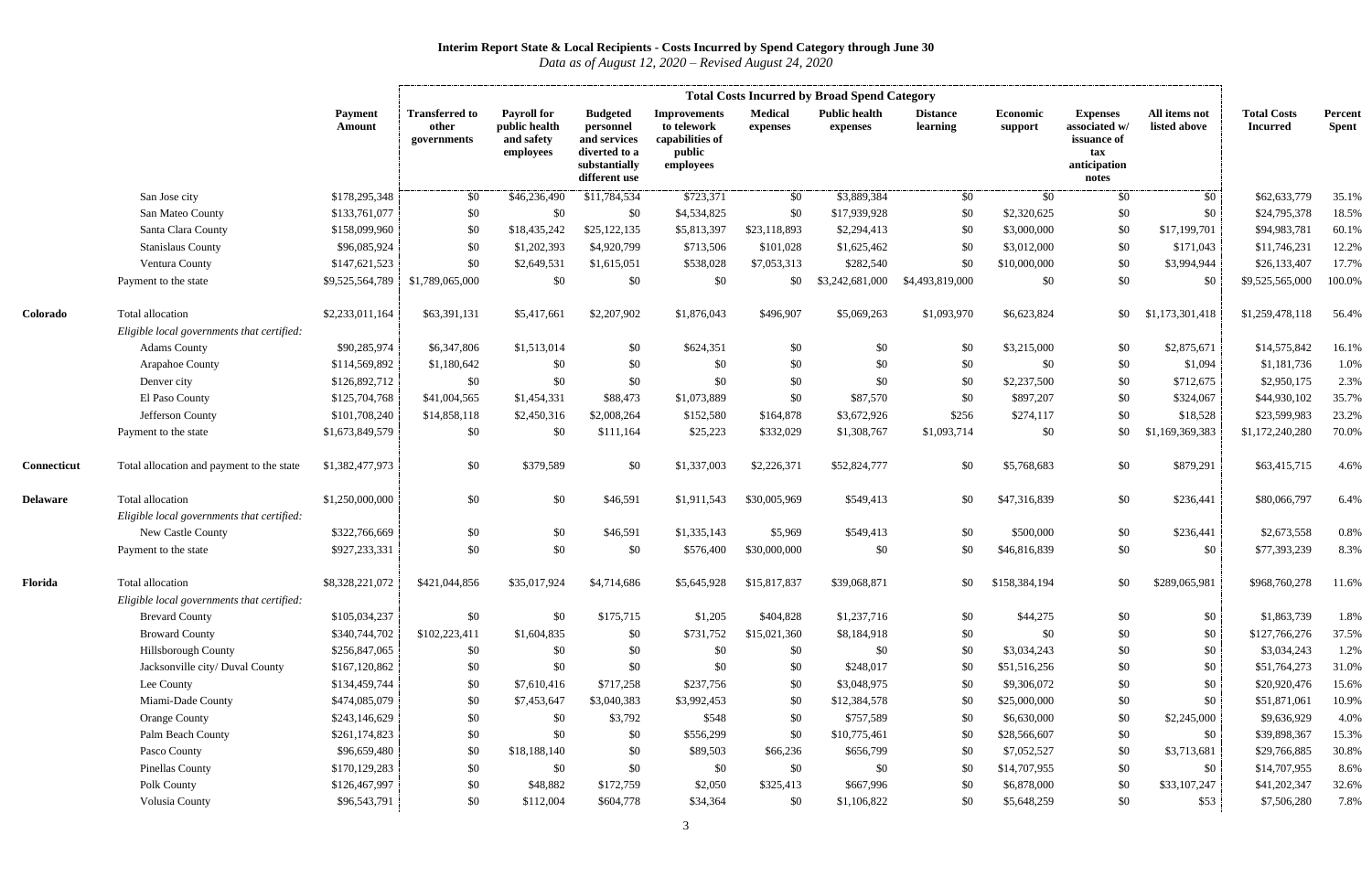|                 |                                                                |                                 |                                               |                                                                |                                                                                                 |                                                                              |                            | <b>Total Costs Incurred by Broad Spend Category</b> |                             |                     |                                                                                 |                               |                                       |                         |
|-----------------|----------------------------------------------------------------|---------------------------------|-----------------------------------------------|----------------------------------------------------------------|-------------------------------------------------------------------------------------------------|------------------------------------------------------------------------------|----------------------------|-----------------------------------------------------|-----------------------------|---------------------|---------------------------------------------------------------------------------|-------------------------------|---------------------------------------|-------------------------|
|                 |                                                                | <b>Payment</b><br><b>Amount</b> | <b>Transferred to</b><br>other<br>governments | <b>Payroll for</b><br>public health<br>and safety<br>employees | <b>Budgeted</b><br>personnel<br>and services<br>diverted to a<br>substantially<br>different use | <b>Improvements</b><br>to telework<br>capabilities of<br>public<br>employees | <b>Medical</b><br>expenses | <b>Public health</b><br>expenses                    | <b>Distance</b><br>learning | Economic<br>support | <b>Expenses</b><br>associated w/<br>issuance of<br>tax<br>anticipation<br>notes | All items not<br>listed above | <b>Total Costs</b><br><b>Incurred</b> | Percent<br><b>Spent</b> |
|                 | Payment to the state                                           | \$5,855,807,380                 | \$318,821,445                                 | \$0                                                            | \$0                                                                                             | \$0                                                                          | \$0                        | \$0                                                 | \$0                         | \$0                 | \$0                                                                             | \$250,000,000                 | \$568,821,445                         | 9.7%                    |
| Georgia         | Total allocation                                               | \$4,117,018,751                 | \$374,053,305                                 | \$44,560,377                                                   | \$202,059                                                                                       |                                                                              | \$4,982,718 \$347,528,207  | \$154,764,150                                       | \$1,815,350                 | \$10,545,055        | \$0                                                                             | \$3,615,742                   | \$942,066,962                         | 22.9%                   |
|                 | Eligible local governments that certified:                     |                                 |                                               |                                                                |                                                                                                 |                                                                              |                            |                                                     |                             |                     |                                                                                 |                               |                                       |                         |
|                 | Atlanta city                                                   | \$88,434,611                    | \$0                                           | \$10,702,683                                                   | \$0                                                                                             | \$1,061,408                                                                  | \$0                        | \$210,728                                           | \$0                         | \$1,500,000         | \$0                                                                             | \$0                           | \$13,474,819                          | 15.2%                   |
|                 | Cobb County                                                    | \$132,638,743                   | \$0                                           | \$0                                                            | \$0                                                                                             | \$0                                                                          | \$0                        | \$0                                                 | \$0                         | \$403,125           | \$0                                                                             | \$28,947                      | \$432,072                             | 0.3%                    |
|                 | DeKalb County                                                  | \$125,341,475                   | \$0                                           | \$18,117,600                                                   | \$0                                                                                             | \$0                                                                          | \$0                        | \$1,058,127                                         | \$0                         | \$0                 | \$0                                                                             | \$2,650                       | \$19,178,376                          | 15.3%                   |
|                 | <b>Fulton County</b>                                           | \$104,364,187                   | \$2,500,000                                   | \$3,486,625                                                    | \$0                                                                                             | \$598,460                                                                    | \$107,408                  | \$4,150,530                                         | \$0                         | \$8,641,930         | \$0                                                                             | \$1,334,288                   | \$20,819,240                          | 19.9%                   |
|                 | <b>Gwinnett County</b>                                         | \$163,368,405                   | \$0                                           | \$4,811,045                                                    | \$202,059                                                                                       | \$82,409                                                                     | \$0                        | \$2,194,125                                         | \$0                         | \$0                 | \$0                                                                             | \$350,267                     | \$7,639,904                           | 4.7%                    |
|                 | Payment to the state                                           | \$3,502,871,330                 | \$371,553,305                                 | \$7,442,425                                                    | \$0                                                                                             | \$3,240,441                                                                  | \$347,420,799              | \$147,150,641                                       | \$1,815,350                 | \$0                 | \$0                                                                             | \$1,899,591                   | \$880,522,551                         | 25.1%                   |
| Hawaii          | Total allocation                                               | \$1,250,000,000                 | \$87,661,990                                  | \$0                                                            | \$0                                                                                             | \$923,568                                                                    | \$8,958,422                | \$16,911,522                                        | \$0                         | \$35,200,507        | \$0                                                                             | \$799,916                     | \$150,455,925                         | 12.0%                   |
|                 | Eligible local governments that certified:                     |                                 |                                               |                                                                |                                                                                                 |                                                                              |                            |                                                     |                             |                     |                                                                                 |                               |                                       |                         |
|                 | Honolulu County                                                | \$387,176,021                   | \$0                                           | \$0                                                            | \$0                                                                                             | \$923,568                                                                    | \$8,958,422                | \$16,911,522                                        | \$0                         | \$35,200,507        | \$0                                                                             | \$14,576                      | \$62,008,595                          | 16.0%                   |
|                 | Payment to the state                                           | \$862,823,979                   | \$87,661,990                                  | \$0                                                            | \$0                                                                                             | \$0                                                                          | \$0                        | \$0                                                 | \$0                         | \$0                 | \$0                                                                             | \$785,340                     | \$88,447,330                          | 10.3%                   |
| Idaho           | Total allocation and payment to the state                      | \$1,250,000,000                 | \$0                                           | \$0                                                            | \$23,508                                                                                        | \$1,227,462                                                                  | \$0                        | \$497,548                                           | \$0                         | \$61,606,723        | \$0                                                                             | \$203,397                     | \$63,558,638                          | 5.1%                    |
| <b>Illinois</b> | Total allocation                                               | \$4,913,633,437                 | \$0                                           | \$207,240,915                                                  | \$2,437,046                                                                                     | \$1,487,003                                                                  | \$80,468,267               | \$441,489,615                                       | \$0                         | \$10,772,201        | \$0                                                                             | \$9,592,451                   | \$753,487,498                         | 15.3%                   |
|                 | Eligible local governments that certified:                     |                                 |                                               |                                                                |                                                                                                 |                                                                              |                            |                                                     |                             |                     |                                                                                 |                               |                                       |                         |
|                 | Chicago city                                                   | \$470,078,038                   | \$0                                           | \$185,540,075                                                  | \$1,197,060                                                                                     | \$359,601                                                                    | \$3,070,999                | \$6,440,875                                         | \$0                         | \$7,950,000         | \$0                                                                             | \$6,680,449                   | \$211,239,060                         | 44.9%                   |
|                 | <b>Cook County</b>                                             | \$428,597,905                   | \$0                                           | \$12,525,876                                                   | \$1,017,787                                                                                     | \$510,741                                                                    | \$1,391,655                | \$6,698,132                                         | \$0                         | \$0                 | \$0                                                                             | \$445,729                     | \$22,589,919                          | 5.3%                    |
|                 | DuPage County                                                  | \$161,042,598                   | \$0                                           | \$315,776                                                      | \$0                                                                                             | \$431,921                                                                    | \$107,386                  | \$19,771                                            | \$0                         | \$2,822,201         | \$0                                                                             | \$525,723                     | \$4,222,778                           | 2.6%                    |
|                 | Kane County                                                    | \$92,900,218                    | \$0                                           | \$7,890,828                                                    | \$222,198                                                                                       | \$184,740                                                                    | \$0                        | \$111,761                                           | \$0                         | \$0                 | \$0                                                                             | \$1,940,550                   | \$10,350,078                          | 11.1%                   |
|                 | Lake County                                                    | \$121,539,986                   | \$0                                           | \$0                                                            | \$0                                                                                             | \$0                                                                          | \$0                        | \$0                                                 | \$0                         | \$0                 | \$0                                                                             | \$0                           | \$0                                   | $0.0\%$                 |
|                 | Will County                                                    | \$120,529,327                   | \$0                                           | \$0                                                            | \$0                                                                                             | \$0                                                                          | \$0                        | \$0                                                 | \$0                         | \$0                 | \$0                                                                             | \$0                           | \$0                                   | 0.0%                    |
|                 | Payment to the state                                           | \$3,518,945,366                 | \$0                                           | \$968,359                                                      | \$0                                                                                             | \$0                                                                          | \$75,898,228               | \$428,219,076                                       | \$0                         | \$0                 | \$0                                                                             | \$0                           | \$505,085,663                         | 14.4%                   |
| Indiana         | Total allocation                                               | \$2,610,489,557                 | \$300,000,000                                 | \$207,060,923                                                  | \$1,391,926                                                                                     | \$1,009,297                                                                  | \$5,133,752                | \$312,480,984                                       | \$0                         | \$101,303,000       | \$0                                                                             | \$5,792,402                   | \$934,172,285                         | 35.8%                   |
|                 | Eligible local governments that certified:                     |                                 |                                               |                                                                |                                                                                                 |                                                                              |                            |                                                     |                             |                     |                                                                                 |                               |                                       |                         |
|                 | Indianapolis city/Marion County                                | \$168,312,121                   | \$0                                           | \$0                                                            | \$0                                                                                             | \$0                                                                          | \$0                        | \$62,822                                            | \$0                         | \$5,000,000         | \$0                                                                             | \$0                           | \$5,062,822                           | 3.0%                    |
|                 | Payment to the state                                           | \$2,442,177,436                 | \$300,000,000                                 | \$207,060,923                                                  | \$1,391,926                                                                                     | \$1,009,297                                                                  | \$5,133,752                | \$312,418,162                                       | \$0                         | \$96,303,000        | \$0                                                                             | \$5,792,402                   | \$929,109,462                         | 38.0%                   |
| Iowa            | Total allocation and payment to the state                      | \$1,250,000,000                 | \$0                                           | \$0                                                            | \$0                                                                                             | \$0                                                                          | \$0                        | \$0                                                 | \$0                         | \$578,010,726       | \$0                                                                             | \$0                           | \$578,010,726                         | 46.2%                   |
| Kansasii        | Total allocation<br>Eligible local governments that certified: | \$1,250,000,000                 | \$54,322                                      | \$9,495,683                                                    | \$119,402                                                                                       | \$1,910,930                                                                  | \$569,819                  | \$4,528,367                                         | \$701,247                   | \$600,062           | \$0                                                                             | \$973,245                     | \$18,953,077                          | 1.5%                    |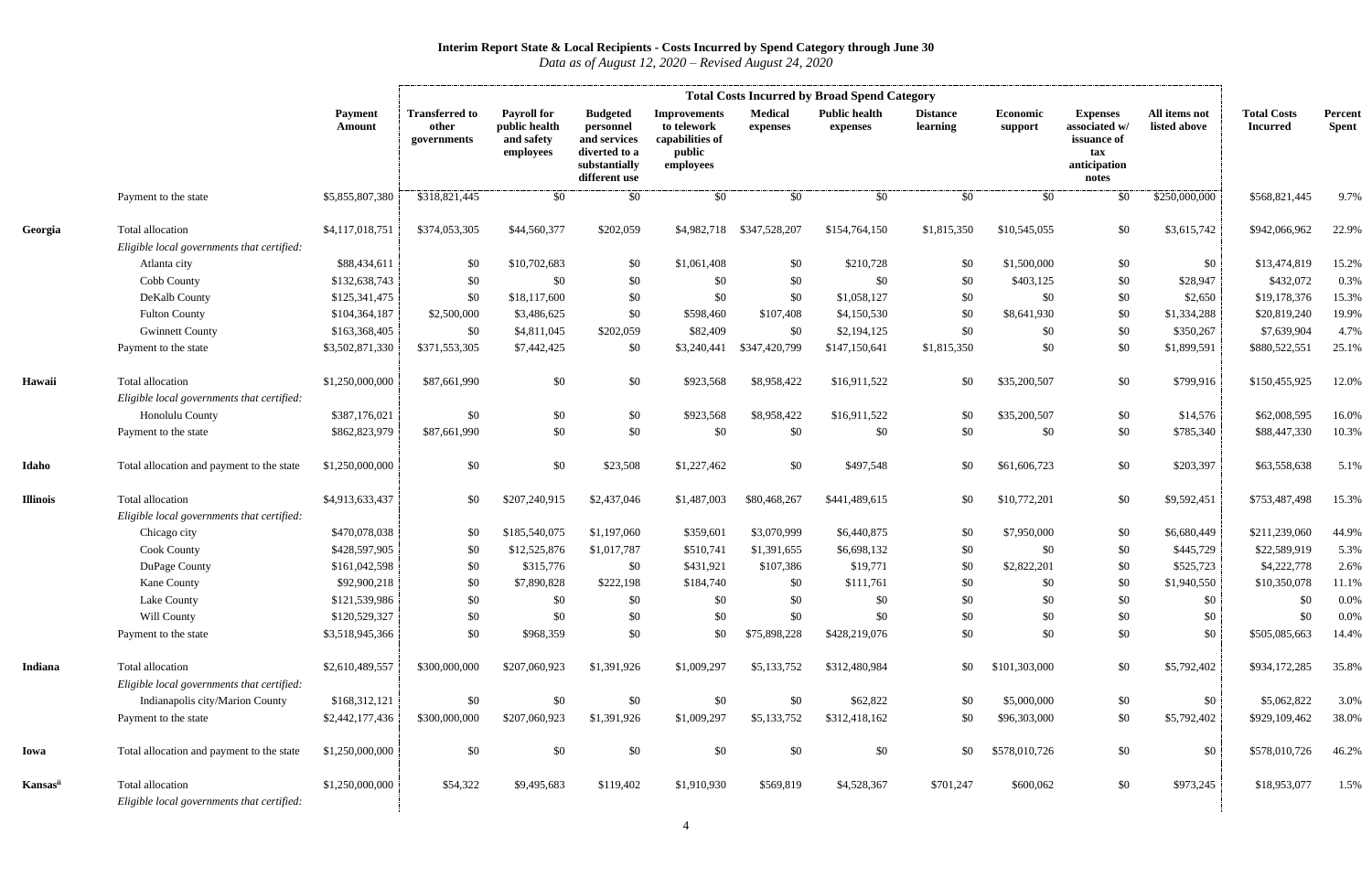|                      |                                                                   |                                | <b>Total Costs Incurred by Broad Spend Category</b> |                                                                |                                                                                                 |                                                                              |                            |                                  |                             |                     |                                                                                 |                               |                                       |                         |
|----------------------|-------------------------------------------------------------------|--------------------------------|-----------------------------------------------------|----------------------------------------------------------------|-------------------------------------------------------------------------------------------------|------------------------------------------------------------------------------|----------------------------|----------------------------------|-----------------------------|---------------------|---------------------------------------------------------------------------------|-------------------------------|---------------------------------------|-------------------------|
|                      |                                                                   | Payment<br><b>Amount</b>       | <b>Transferred to</b><br>other<br>governments       | <b>Payroll for</b><br>public health<br>and safety<br>employees | <b>Budgeted</b><br>personnel<br>and services<br>diverted to a<br>substantially<br>different use | <b>Improvements</b><br>to telework<br>capabilities of<br>public<br>employees | <b>Medical</b><br>expenses | <b>Public health</b><br>expenses | <b>Distance</b><br>learning | Economic<br>support | <b>Expenses</b><br>associated w/<br>issuance of<br>tax<br>anticipation<br>notes | All items not<br>listed above | <b>Total Costs</b><br><b>Incurred</b> | Percent<br><b>Spent</b> |
|                      | Johnson County                                                    | \$116,311,034                  | \$0                                                 | \$7,229,807                                                    | \$0                                                                                             | \$322,499                                                                    | \$131,773                  | \$2,088,396                      | \$12,346                    | \$0                 | \$0                                                                             | \$3,662                       | \$9,788,483                           | 8.4%                    |
|                      | <b>Sedgwick County</b>                                            | \$99,636,917                   | \$0                                                 | \$488,645                                                      | \$43,147                                                                                        | \$100,969                                                                    | \$239,033                  | \$775,479                        | \$0                         | \$0                 | \$0                                                                             | \$428,211                     | \$2,075,485                           | 2.1%                    |
|                      | Payment to the state                                              | \$1,034,052,050                | \$54,322                                            | \$1,777,231                                                    | \$76,255                                                                                        | \$1,487,462                                                                  | \$199,013                  | \$1,664,491                      | \$688,901                   | \$600,062           | \$0                                                                             | \$541,373                     | \$7,089,109                           | 0.7%                    |
| Kentucky             | Total allocation<br>Eligible local governments that certified:    | \$1,732,387,748                | \$10,000,000                                        | \$41,728,075                                                   | \$14,292,329                                                                                    | \$23,714                                                                     | \$875,144                  | \$20,989,836                     | \$0                         | \$0                 | \$0                                                                             | \$23,366,044                  | \$111,275,142                         | 6.4%                    |
|                      | Louisville/Jefferson County metro government                      | \$133,793,184                  | \$0                                                 | \$4,185,413                                                    | \$3,985,172                                                                                     | \$0                                                                          | \$0                        | \$0                              | \$0                         | \$0                 | \$0                                                                             | \$0                           | \$8,170,585                           | 6.1%                    |
|                      | Payment to the state                                              | \$1,598,594,564                | \$10,000,000                                        | \$37,542,662                                                   | \$10,307,156                                                                                    | \$23,714                                                                     | \$875,144                  | \$20,989,836                     | \$0                         | \$0                 | \$0                                                                             | \$23,366,044                  | \$103,104,557                         | 6.4%                    |
| Louisiana            | Total allocation and payment to the state                         | \$1,802,619,343                | \$125,007,684                                       | \$250,252,158                                                  | \$0                                                                                             | \$2,551,861                                                                  | \$11,419,608               | \$62,941,738                     | \$97,371,118                | \$0                 | \$0                                                                             | \$7,752,020                   | \$557,296,187                         | 30.9%                   |
| <b>Maine</b>         | Total allocation and payment to the state                         | \$1,250,000,000                | \$0                                                 | \$16,825,796                                                   | \$1,127,737                                                                                     | \$0                                                                          | \$359,528                  | \$8,455,134                      | \$0                         | \$270,963,497       | \$0                                                                             | \$1,383,223                   | \$299,114,916                         | 23.9%                   |
| <b>Maryland</b>      | Total allocation                                                  | \$2,344,276,754                | \$368,166,057                                       | \$171,149,630                                                  | \$11,317,229                                                                                    | \$9,005,034                                                                  | \$131,674,787              | \$52,188,043                     | \$0                         | \$137,231,594       | \$0                                                                             | \$131,346,087                 | \$1,012,078,461                       | 43.2%                   |
|                      | Eligible local governments that certified:<br>Anne Arundel County |                                | \$4,250,000                                         |                                                                | \$6,374,340                                                                                     | \$648,066                                                                    |                            |                                  |                             | \$12,624,600        | \$0                                                                             |                               | \$42,516,981                          |                         |
|                      | <b>Baltimore County</b>                                           | \$101,071,866<br>\$144,369,685 | \$0                                                 | \$6,140,528<br>\$11,739,744                                    | \$2,381,756                                                                                     | \$373,123                                                                    | \$156,476<br>\$3,716,822   | \$10,772,625<br>\$0              | \$0<br>\$0                  | \$30,000            | \$0                                                                             | \$1,550,346<br>\$3,053,327    | \$21,294,772                          | 42.1%<br>14.8%          |
|                      | Baltimore city                                                    | \$103,559,428                  | \$0                                                 | \$2,619,766                                                    | \$729,630                                                                                       | \$951,637                                                                    | \$1,382,595                | \$35,324,058                     | \$0                         | \$5,929,166         | \$0                                                                             | \$4,184,877                   | \$51,121,730                          | 49.4%                   |
|                      | <b>Montgomery County</b>                                          | \$183,336,954                  | \$0                                                 | \$0                                                            | \$0                                                                                             | \$1,500,000                                                                  | \$10,000,000               | \$0                              | \$0                         | \$6,235,149         | \$0                                                                             | \$26,171,008                  | \$43,906,157                          | 23.9%                   |
|                      | Prince George's County                                            | \$158,670,549                  | \$0                                                 | \$7,354,668                                                    | \$0                                                                                             | \$648,460                                                                    | \$2,243,621                | \$2,203,105                      | \$0                         | \$6,395,000         | \$0                                                                             | \$1,791,196                   | \$20,636,049                          | 13.0%                   |
|                      | Payment to the state                                              | \$1,653,268,271                | \$363,916,057                                       | \$143,294,925                                                  | \$1,831,503                                                                                     | \$4,883,749                                                                  | \$114,175,273              | \$3,888,255                      | \$0                         | \$106,017,678       | \$0                                                                             | \$94,595,333                  | \$832,602,772                         | 50.4%                   |
| <b>Massachusetts</b> | Total allocation<br>Eligible local governments that certified:    | \$2,672,641,383                | \$81,044,676                                        | \$88,000,000                                                   | \$340,161,533                                                                                   | \$15,000,000                                                                 | \$35,180,000               | \$159,246,916                    | \$0                         | \$59,647,149        | \$1,822,917                                                                     | \$175,792,313                 | \$955,895,504                         | 35.8%                   |
|                      | Boston city                                                       | \$120,853,359                  | \$0                                                 | \$0                                                            | \$0                                                                                             | \$0                                                                          | \$0                        | \$3,140,000                      | \$0                         | \$7,359,397         | \$0                                                                             | \$0                           | \$10,499,397                          | 8.7%                    |
|                      | <b>Plymouth County</b>                                            | \$90,945,730                   | \$1,463,921                                         | \$0                                                            | \$0                                                                                             | \$0                                                                          | \$0                        | \$0                              | \$0                         | \$0                 | \$0                                                                             | \$9,605                       | \$1,473,526                           | 1.6%                    |
|                      | Payment to the state                                              | \$2,460,842,294                | \$79,580,755                                        | \$88,000,000                                                   | \$340,161,533                                                                                   | \$15,000,000                                                                 | \$35,180,000               | \$156,106,916                    | \$0                         | \$52,287,752        | \$1,822,917                                                                     | \$175,782,708                 | \$943,922,581                         | 38.4%                   |
| <b>Michigan</b>      | Total allocation                                                  | \$3,872,510,075                | \$0                                                 | \$193,482,121                                                  | \$37,018,822                                                                                    | \$1,561,343                                                                  | \$28,710,905               | \$20,912,477                     | \$123,203                   | \$20,331,841        | \$0                                                                             | \$8,824,781                   | \$310,965,493                         | 8.0%                    |
|                      | Eligible local governments that certified:                        |                                |                                                     |                                                                |                                                                                                 |                                                                              |                            |                                  |                             |                     |                                                                                 |                               |                                       |                         |
|                      | Detroit city                                                      | \$116,915,243                  | \$0                                                 | \$79,180,668                                                   | \$21,695,954                                                                                    | \$409,923                                                                    | \$3,381,449                | \$264,477                        | \$0                         | \$37,170            | \$0                                                                             | \$771,253                     | \$105,740,893                         | 90.4%                   |
|                      | Kent County                                                       | \$114,633,581                  | \$0                                                 | \$2,481,916                                                    | \$298,714                                                                                       | \$278,636                                                                    | \$116,012                  | \$1,468,024                      | \$0                         | \$1,905,058         | \$0                                                                             | \$23,924                      | \$6,572,284                           | 5.7%                    |
|                      | <b>Macomb County</b>                                              | \$152,501,374                  | \$0                                                 | \$2,120,505                                                    | \$203,037                                                                                       | \$28,210                                                                     | \$0                        | \$7,495,398                      | \$123,203                   | \$1,162,572         | \$0                                                                             | \$944,866                     | \$12,077,791                          | 7.9%                    |
|                      | <b>Oakland County</b>                                             | \$219,438,710                  | \$0                                                 | \$13,589,972                                                   | \$399,491                                                                                       | \$360,161                                                                    | \$0                        | \$7,390,209                      | \$0                         | \$17,227,041        | \$0                                                                             | \$7,080,465                   | \$46,047,340                          | 21.0%                   |
|                      | <b>Wayne County</b>                                               | \$188,331,621                  | \$0                                                 | \$31,001,547                                                   | \$14,421,626                                                                                    | \$484,413                                                                    | \$3,000                    | \$1,650,300                      | \$0                         | \$0                 | \$0                                                                             | \$4,273                       | \$47,565,159                          | 25.3%                   |
|                      | Payment to the state                                              | \$3,080,689,545                | \$0                                                 | \$65,107,513                                                   | \$0                                                                                             | \$0                                                                          | \$25,210,444               | \$2,644,069                      | \$0                         | \$0                 | \$0                                                                             | \$0                           | \$92,962,026                          | 3.0%                    |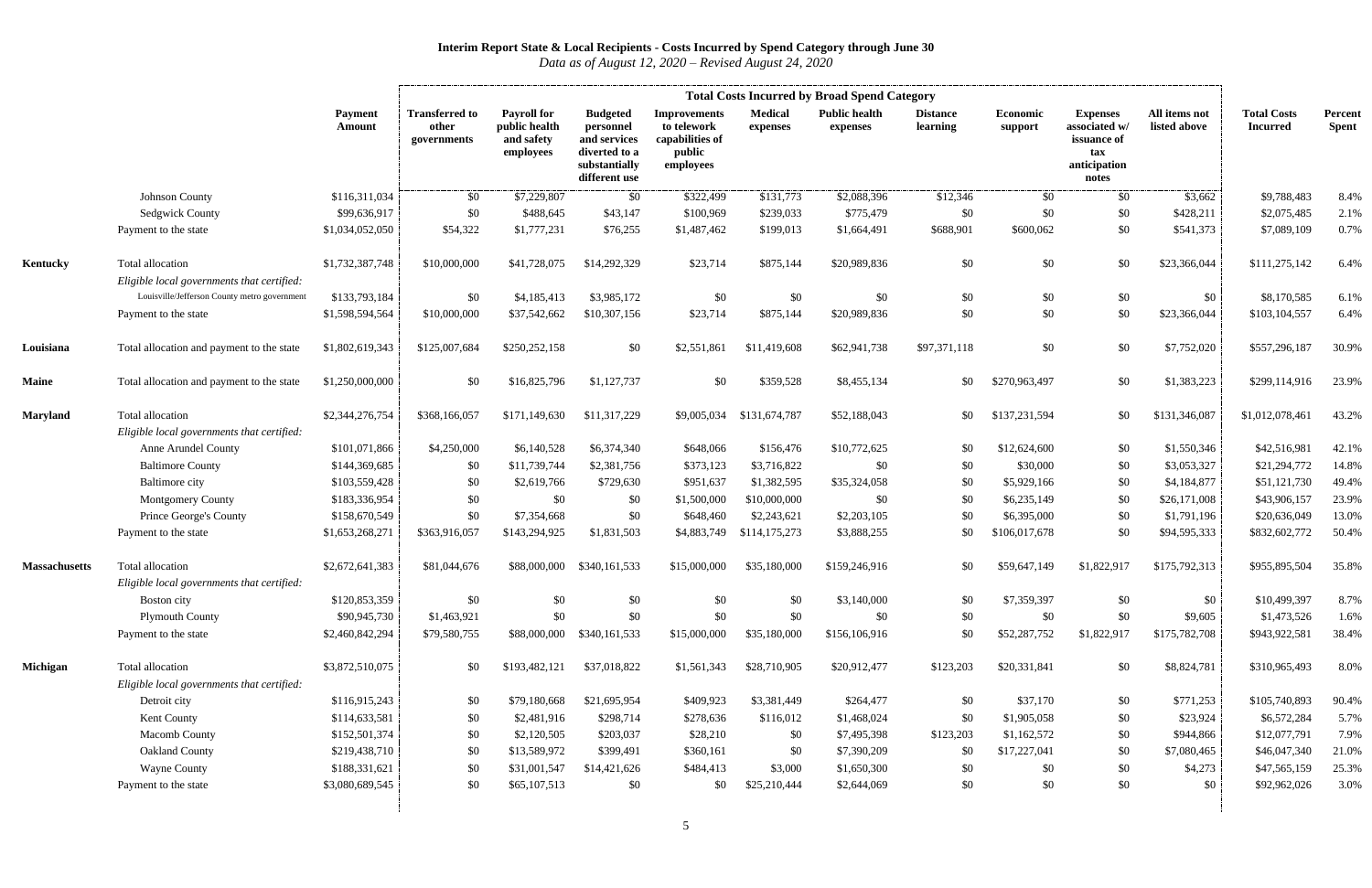|                      |                                                                |                          | <b>Total Costs Incurred by Broad Spend Category</b> |                                                                |                                                                                                 |                                                                              |                            |                                  |                             |                     |                                                                                 |                               |                                       |                         |
|----------------------|----------------------------------------------------------------|--------------------------|-----------------------------------------------------|----------------------------------------------------------------|-------------------------------------------------------------------------------------------------|------------------------------------------------------------------------------|----------------------------|----------------------------------|-----------------------------|---------------------|---------------------------------------------------------------------------------|-------------------------------|---------------------------------------|-------------------------|
|                      |                                                                | <b>Payment</b><br>Amount | <b>Transferred to</b><br>other<br>governments       | <b>Payroll for</b><br>public health<br>and safety<br>employees | <b>Budgeted</b><br>personnel<br>and services<br>diverted to a<br>substantially<br>different use | <b>Improvements</b><br>to telework<br>capabilities of<br>public<br>employees | <b>Medical</b><br>expenses | <b>Public health</b><br>expenses | <b>Distance</b><br>learning | Economic<br>support | <b>Expenses</b><br>associated w/<br>issuance of<br>tax<br>anticipation<br>notes | All items not<br>listed above | <b>Total Costs</b><br><b>Incurred</b> | Percent<br><b>Spent</b> |
| <b>Minnesota</b>     | Total allocation                                               | \$2,186,827,321          | \$0                                                 | \$4,478,703                                                    | \$2,341,126                                                                                     | \$1,684,667                                                                  | \$525,157                  | \$13,029,969                     | \$20,451                    | \$6,797,083         | \$0                                                                             | \$100,034                     | \$28,977,190                          | 1.3%                    |
|                      | Eligible local governments that certified:                     |                          |                                                     |                                                                |                                                                                                 |                                                                              |                            |                                  |                             |                     |                                                                                 |                               |                                       |                         |
|                      | Hennepin County                                                | \$220,879,842            | \$0                                                 | \$4,463,274                                                    | \$2,340,633                                                                                     | \$797,909                                                                    | \$0                        | \$9,966,016                      | \$0                         | \$6,797,083         | \$0                                                                             | \$88,738                      | \$24,453,653                          | 11.1%                   |
|                      | <b>Ramsey County</b>                                           | \$96,026,771             | \$0                                                 | \$0                                                            | \$493                                                                                           | \$886,758                                                                    | \$20,628                   | \$3,063,953                      | \$20,451                    | \$0                 | \$0                                                                             | \$0                           | \$3,992,284                           | 4.2%                    |
|                      | Payment to the state                                           | \$1,869,920,708          | \$0                                                 | \$15,429                                                       | \$0                                                                                             | \$0                                                                          | \$504,528                  | \$0                              | \$0                         | \$0                 | \$0                                                                             | \$11,296                      | \$531,254                             | 0.0%                    |
| Mississippi          | Total allocation and payment to the state                      | \$1,250,000,000          | \$0                                                 | \$0                                                            | \$0                                                                                             | \$0                                                                          | \$0                        | \$0                              | \$0                         | \$23,248,897        | \$0                                                                             | \$0                           | \$23,248,897                          | 1.9%                    |
| Missouri             | Total allocation                                               | \$2,379,853,017          | \$520,925,478                                       | \$16,885,939                                                   | \$1,315,059                                                                                     | \$3,754,201                                                                  | \$1,247,550                | \$81,062,959                     | \$274,876                   | \$1,407,435         | \$0                                                                             | \$156,280                     | \$627,029,777                         | 26.3%                   |
|                      | Eligible local governments that certified:                     |                          |                                                     |                                                                |                                                                                                 |                                                                              |                            |                                  |                             |                     |                                                                                 |                               |                                       |                         |
|                      | Jackson County                                                 | \$122,669,998            | \$0                                                 | \$0                                                            | \$0                                                                                             | \$0                                                                          | \$0                        | \$6,085,561                      | \$0                         | \$0                 | \$0                                                                             | \$0                           | \$6,085,561                           | 5.0%                    |
|                      | St. Louis County                                               | \$173,481,106            | \$0                                                 | \$844,478                                                      | \$0                                                                                             | \$495,247                                                                    | \$1,244,308                | \$6,734,548                      | \$0                         | \$1,305,167         | \$0                                                                             | \$127,198                     | \$10,750,946                          | 6.2%                    |
|                      | Payment to the state                                           | \$2,083,701,913          | \$520,925,478                                       | \$16,041,461                                                   | \$1,315,059                                                                                     | \$3,258,954                                                                  | \$3,242                    | \$68,242,850                     | \$274,876                   | \$102,268           | \$0                                                                             | \$29,082                      | \$610,193,270                         | 29.3%                   |
| Montana              | Total allocation and payment to the state                      | \$1,250,000,000          | \$20,643,593                                        | \$0                                                            | \$0                                                                                             | \$2,463,053                                                                  | \$0                        | \$1,904,535                      | \$0                         | \$43,168,818        | \$0                                                                             | \$8,251,406                   | \$76,431,405                          | 6.1%                    |
| Nebraska             | Total allocation                                               | \$1,250,000,000          | \$0                                                 | \$2,566,808                                                    | \$319,681                                                                                       | \$382,914                                                                    | \$20,809,008               | \$29,926,187                     | \$0                         | \$132,443           | \$0                                                                             | \$2,692                       | \$54,139,733                          | 4.3%                    |
|                      | Eligible local governments that certified:                     |                          |                                                     |                                                                |                                                                                                 |                                                                              |                            |                                  |                             |                     |                                                                                 |                               |                                       |                         |
|                      | Douglas County                                                 | \$166,134,258            | \$0                                                 | \$1,222,765                                                    | \$319,681                                                                                       | \$366,544                                                                    | \$135,547                  | \$619,644                        | \$0                         | \$18,878            | \$0                                                                             | \$0                           | \$2,683,059                           | 1.6%                    |
|                      | Payment to the state                                           | \$1,083,865,742          | \$0                                                 | \$1,344,043                                                    | \$0                                                                                             | \$16,370                                                                     | \$20,673,461               | \$29,306,543                     | \$0                         | \$113,565           | \$0                                                                             | \$2,692                       | \$51,456,674                          | 4.7%                    |
| Nevada               | Total allocation<br>Eligible local governments that certified: | \$1,250,000,000          | \$0                                                 | \$114,001,321                                                  | \$43,705,891                                                                                    | \$1,358,882                                                                  | \$6,851,322                | \$6,646,482                      | \$667,663                   | \$5,251,488         | \$0                                                                             | \$40,364,719                  | \$218,847,768                         | 17.5%                   |
|                      | <b>Clark County</b>                                            | \$295,004,620            | \$0                                                 | \$51,680                                                       | \$0                                                                                             | \$101,994                                                                    | \$4,989,353                | \$3,469,512                      | \$0                         | \$1,235,684         | \$0                                                                             | \$7,799,488                   | \$17,647,711                          | 6.0%                    |
|                      | Las Vegas city                                                 | \$118,944,280            | \$0                                                 | \$98,913,909                                                   | \$5,580,399                                                                                     | \$282,755                                                                    | \$757,348                  | \$0                              | \$0                         | \$4,015,804         | \$0                                                                             | \$1,335,525                   | \$110,885,740                         | 93.2%                   |
|                      | Payment to the state                                           | \$836,051,100            | \$0                                                 | \$15,035,732                                                   | \$38,125,492                                                                                    | \$974,133                                                                    | \$1,104,621                | \$3,176,970                      | \$667,663                   | \$0                 | \$0                                                                             | \$31,229,706                  | \$90,314,317                          | 10.8%                   |
| <b>New Hampshire</b> | Total allocation and payment to the state                      | \$1,250,000,000          | \$2,440,454                                         | \$20,187,761                                                   | \$0                                                                                             | \$0                                                                          | \$0                        | \$8,939,411                      | \$0                         | \$392,740,565       | \$0                                                                             | \$800,107                     | \$425,108,298                         | 34.0%                   |
| <b>New Jersey</b>    | Total allocation                                               | \$3,444,163,690          | \$42,634,531                                        | \$12,999,239                                                   | \$14,987,970                                                                                    | \$5,670,068                                                                  | \$13,600,631               | \$6,333,734                      | \$0                         | \$63,006,100        | \$0                                                                             | \$3,281,533                   | \$162,513,806                         | 4.7%                    |
|                      | Eligible local governments that certified:                     |                          |                                                     |                                                                |                                                                                                 |                                                                              |                            |                                  |                             |                     |                                                                                 |                               |                                       |                         |
|                      | <b>Bergen County</b>                                           | \$162,662,060            | \$0                                                 | \$3,078,956                                                    | \$1,984,082                                                                                     | \$281,476                                                                    | \$1,223,863                | \$0                              | \$0                         | \$0                 | \$0                                                                             | \$336,506                     | \$6,904,884                           | 4.2%                    |
|                      | Camden County                                                  | \$88,375,284             | \$2,428,869                                         | \$0                                                            | \$0                                                                                             | \$0                                                                          | \$2,996,058                | \$0                              | \$0                         | \$19,842            | \$0                                                                             | \$178,400                     | \$5,623,169                           | 6.4%                    |
|                      | <b>Essex County</b>                                            | \$139,414,976            | \$4,294,963                                         | \$4,392,249                                                    | \$0                                                                                             | \$111,012                                                                    | \$417,566                  | \$3,395,126                      | \$0                         | \$43,406            | \$0                                                                             | \$567,508                     | \$13,221,831                          | 9.5%                    |
|                      | <b>Hudson County</b>                                           | \$117,327,044            | \$3,135,727                                         | \$0                                                            | \$64,387                                                                                        | \$16,718                                                                     | \$888,579                  | \$0                              | \$0                         | \$0                 | \$0                                                                             | \$1,432,155                   | \$5,537,567                           | 4.7%                    |
|                      | Middlesex County                                               | \$143,966,957            | \$244,750                                           | \$3,147,400                                                    | \$0                                                                                             | \$0                                                                          | \$943,893                  | \$165,834                        | \$0                         | \$1,826,421         | \$0                                                                             | \$2,718                       | \$6,331,016                           | 4.4%                    |
|                      | <b>Monmouth County</b>                                         | \$107,974,956            | \$3,283,591                                         | \$561,917                                                      | \$12,446,251                                                                                    | \$819,783                                                                    | \$529,219                  | \$868,286                        | \$0                         | \$28,062            | \$0                                                                             | \$472,655                     | \$19,009,765                          | 17.6%                   |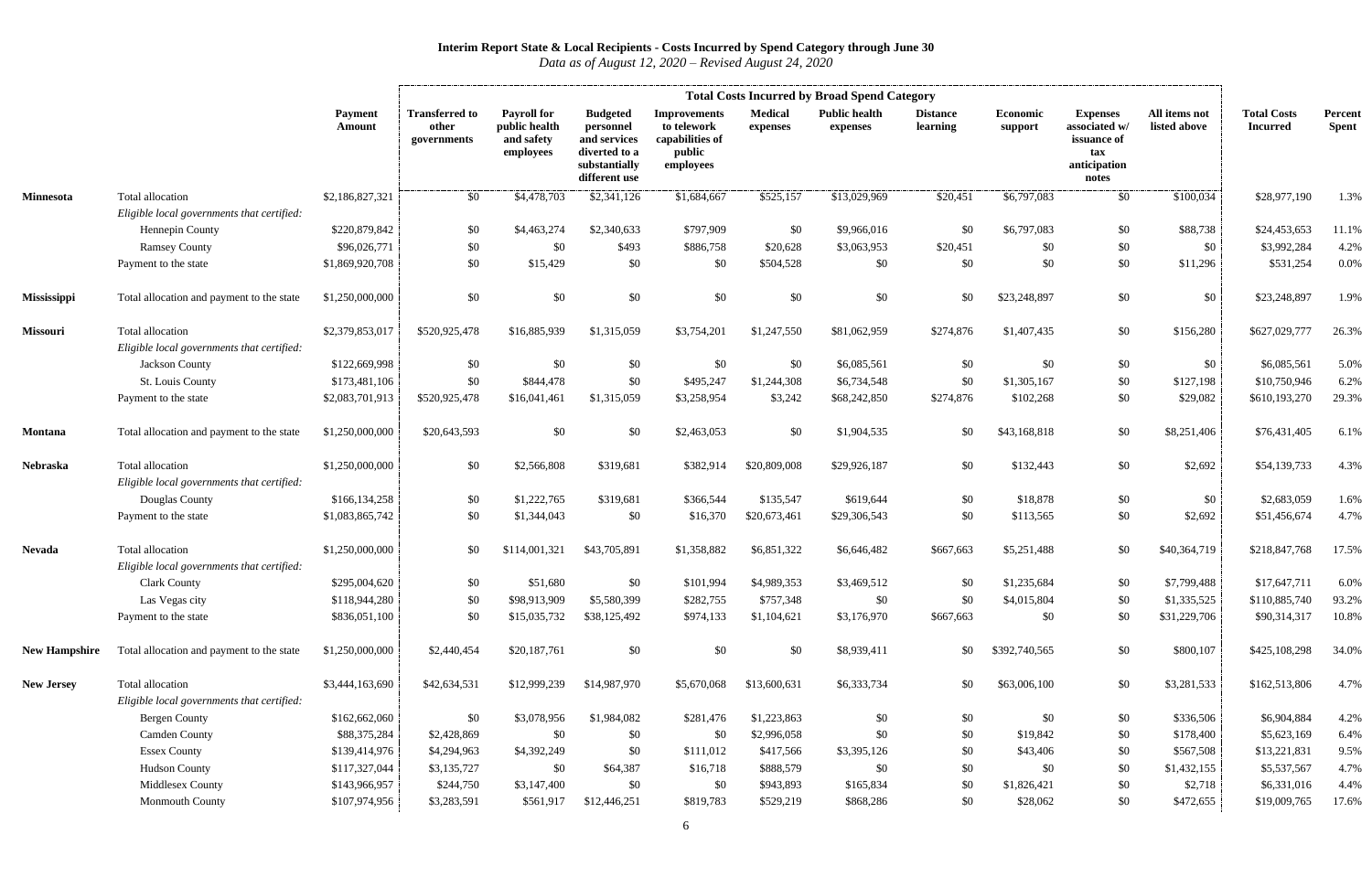|                       |                                                                |                          | <b>Total Costs Incurred by Broad Spend Category</b> |                                                                |                                                                                                 |                                                                              |                            |                                  |                             |                     |                                                                                 |                               |                                       |                         |
|-----------------------|----------------------------------------------------------------|--------------------------|-----------------------------------------------------|----------------------------------------------------------------|-------------------------------------------------------------------------------------------------|------------------------------------------------------------------------------|----------------------------|----------------------------------|-----------------------------|---------------------|---------------------------------------------------------------------------------|-------------------------------|---------------------------------------|-------------------------|
|                       |                                                                | <b>Payment</b><br>Amount | <b>Transferred to</b><br>other<br>governments       | <b>Payroll for</b><br>public health<br>and safety<br>employees | <b>Budgeted</b><br>personnel<br>and services<br>diverted to a<br>substantially<br>different use | <b>Improvements</b><br>to telework<br>capabilities of<br>public<br>employees | <b>Medical</b><br>expenses | <b>Public health</b><br>expenses | <b>Distance</b><br>learning | Economic<br>support | <b>Expenses</b><br>associated w/<br>issuance of<br>tax<br>anticipation<br>notes | All items not<br>listed above | <b>Total Costs</b><br><b>Incurred</b> | Percent<br><b>Spent</b> |
|                       | Ocean County                                                   | \$105,949,275            | \$0                                                 | \$0                                                            | \$123,151                                                                                       | \$0                                                                          | \$0                        | \$150,000                        | \$0                         | \$0                 | \$0                                                                             | \$175,835                     | \$448,986                             | 0.4%                    |
|                       | Passaic County                                                 | \$87,564,767             | \$29,246,632                                        | \$1,818,716                                                    | \$370,098                                                                                       | \$4,419,738                                                                  | \$5,823,457                | \$1,466,874                      | \$0                         | \$10,064,732        | \$0                                                                             | \$107,500                     | \$53,317,746                          | 60.9%                   |
|                       | <b>Union County</b>                                            | \$97,077,214             | \$0                                                 | \$0                                                            | \$0                                                                                             | \$21,340                                                                     | \$777,995                  | \$287,615                        | \$0                         | \$23,637            | \$0                                                                             | \$8,256                       | \$1,118,843                           | 1.2%                    |
|                       | Payment to the state                                           | \$2,393,851,157          | \$0                                                 | \$0                                                            | \$0                                                                                             | \$0                                                                          | \$0                        | \$0                              | \$0                         | \$51,000,000        | \$0                                                                             | \$0                           | \$51,000,000                          | 2.1%                    |
| <b>New Mexico</b>     | Total allocation<br>Eligible local governments that certified: | \$1,250,000,000          | \$0                                                 | \$50,621,497                                                   | \$7,079,307                                                                                     | \$3,709,499                                                                  | \$9,013,908                | \$7,063,880                      | \$13,746                    | \$2,235,050         | \$0                                                                             | \$14,343,826                  | \$94,080,713                          | 7.5%                    |
|                       | Albuquerque city                                               | \$150,364,461            | \$0                                                 | \$47,898,740                                                   | \$5,498,549                                                                                     | \$2,594,229                                                                  | \$412,171                  | \$344,094                        | \$13,746                    | \$1,811,000         | \$0                                                                             | \$9,792,724                   | \$68,365,254                          | 45.5%                   |
|                       | <b>Bernalillo County</b>                                       | \$31,818,045             | \$0                                                 | \$1,062,213                                                    | \$1,580,758                                                                                     | \$855,886                                                                    | \$7,040                    | \$451,459                        | \$0                         | \$424,050           | \$0                                                                             | \$49,304                      | \$4,430,710                           | 13.9%                   |
|                       | Payment to the state                                           | \$1,067,817,494          | \$0                                                 | \$1,660,544                                                    | \$0                                                                                             | \$259,384                                                                    | \$8,594,697                | \$6,268,327                      | \$0                         | \$0                 | \$0                                                                             | \$4,501,798                   | \$21,284,750                          | 2.0%                    |
| New Yorkiii           | Total allocation                                               | \$7,543,325,288          | \$0                                                 | \$1,217,593,142                                                | \$197,299,165                                                                                   | \$28,250,887                                                                 | \$641,954,234              | \$1,666,368,979                  | \$27,962,853                | \$53,493,109        | \$8,693,393                                                                     | \$207,537,151                 | \$4,049,152,913                       | 53.7%                   |
|                       | Eligible local governments that certified:                     |                          |                                                     |                                                                |                                                                                                 |                                                                              |                            |                                  |                             |                     |                                                                                 |                               |                                       |                         |
|                       | Erie County                                                    | \$160,306,415            | \$0                                                 | \$7,497,221                                                    | \$3,042,204                                                                                     | \$430,994                                                                    | \$8,139,187                | \$3,188,349                      | \$0                         | \$0                 | \$0                                                                             | \$3,151,351                   | \$25,449,306                          | 15.9%                   |
|                       | Hempstead town                                                 | \$133,832,096            | \$0                                                 | \$0                                                            | \$0                                                                                             | \$36,250                                                                     | \$0                        | \$4,000,000                      | \$0                         | \$2,000,000         | \$0                                                                             | \$718,234                     | \$6,754,484                           | 5.0%                    |
|                       | <b>Monroe County</b>                                           | \$129,433,145            | \$0                                                 | \$50,803,746                                                   | \$5,093,859                                                                                     | \$55,298                                                                     | \$4,695,478                | \$797,254                        | \$0                         | \$0                 | \$0                                                                             | \$235,437                     | \$61,681,072                          | 47.7%                   |
|                       | Nassau County                                                  | \$102,940,679            | \$0                                                 | \$92,827,170                                                   | \$8,284,144                                                                                     | \$898,803                                                                    | \$0                        | \$930,561                        | \$0                         | -\$0                | \$0                                                                             | \$0                           | \$102,940,679                         | 100.0%                  |
|                       | New York city                                                  | \$1,454,710,278          | \$0                                                 | \$615,465,277                                                  | \$163,132,167                                                                                   | \$0                                                                          | \$54,210,410               | \$558,053,955                    | \$0                         | \$49,000,000        | \$0                                                                             | \$6,388,394                   | \$1,446,250,203                       | 99.4%                   |
|                       | <b>Suffolk County</b>                                          | \$257,655,488            | \$0                                                 | \$168,848,418                                                  | \$2,921,316                                                                                     | \$662,933                                                                    | \$0                        | \$0                              | \$0                         | \$2,493,109         | \$0                                                                             | \$13,516,619                  | \$188,442,394                         | 73.1%                   |
|                       | <b>Westchester County</b>                                      | \$168,822,336            | \$0                                                 | \$24,505,307                                                   | \$5,550,637                                                                                     | \$508,778                                                                    | \$2,079,624                | \$13,027,602                     | \$156,681                   | \$0                 | \$0                                                                             | \$650,133                     | \$46,478,761                          | 27.5%                   |
|                       | Payment to the state                                           | \$5,135,624,853          | \$0                                                 | \$257,646,004                                                  | \$9,274,838                                                                                     | \$25,657,831                                                                 | \$572,829,534              | \$1,086,371,258                  | \$27,806,172                | \$0                 | \$8,693,393                                                                     | \$182,876,984                 | \$2,171,156,014                       | 42.3%                   |
| <b>North Carolina</b> | Total allocation                                               | \$4,066,866,178          | \$180,237,296                                       | \$55,172,391                                                   | \$3,883,393                                                                                     | \$1,280,676                                                                  | \$16,751,951               | \$40,100,556                     | \$27,715,532                | \$33,070,353        | \$0                                                                             | \$381,935                     | \$358,594,084                         | 8.8%                    |
|                       | Eligible local governments that certified:                     |                          |                                                     |                                                                |                                                                                                 |                                                                              |                            |                                  |                             |                     |                                                                                 |                               |                                       |                         |
|                       | Charlotte city                                                 | \$154,549,216            | \$0                                                 | \$15,148,780                                                   | \$734,960                                                                                       | \$171,358                                                                    | \$38,230                   | \$1,619,136                      | \$0                         | \$880,000           | \$0                                                                             | \$833                         | \$18,593,297                          | 12.0%                   |
|                       | <b>Guilford County</b>                                         | \$93,732,721             | \$0                                                 | \$15,408,302                                                   | \$0                                                                                             | \$433,842                                                                    | \$89,355                   | \$732,676                        | \$0                         | \$4,545,161         | \$0                                                                             | \$0                           | \$21,209,336                          | 22.6%                   |
|                       | Mecklenburg County                                             | \$39,199,344             | \$1,833,048                                         | \$0                                                            | \$0                                                                                             | \$0                                                                          | \$0                        | \$0                              | \$0                         | \$0                 | \$0                                                                             | \$0                           | \$1,833,048                           | 4.7%                    |
|                       | <b>Wake County</b>                                             | \$193,993,721            | \$0                                                 | \$951,957                                                      | \$2,321,724                                                                                     | \$3,159                                                                      | \$2,153,268                | \$3,187,454                      | \$5,640,000                 | \$0                 | \$0                                                                             | \$155,145                     | \$14,412,707                          | 7.4%                    |
|                       | Payment to the state                                           | \$3,585,391,176          | \$178,404,248                                       | \$23,663,353                                                   | \$826,709                                                                                       | \$672,317                                                                    | \$14,471,098               | \$34,561,290                     | \$22,075,532                | \$27,645,192        | \$0                                                                             | \$225,957                     | \$302,545,696                         | 8.4%                    |
| <b>North Dakota</b>   | Total allocation and payment to the state                      | \$1,250,000,000          | \$0                                                 | \$0                                                            | \$0                                                                                             | \$2,052                                                                      | \$0                        | \$0                              | \$0                         | \$6,000,000         | \$0                                                                             | \$110,135,209                 | \$116,137,261                         | 9.3%                    |
| Ohio                  | Total allocation                                               | \$4,532,572,912          | \$350,080,919                                       | \$46,315,047                                                   | \$642,886                                                                                       | \$18,401,076                                                                 | \$1,216,701                | \$49,959,542                     | \$0                         | \$73,352,385        | \$0                                                                             | \$7,555,203                   | \$547,523,759                         | 12.1%                   |
|                       | Eligible local governments that certified:                     |                          |                                                     |                                                                |                                                                                                 |                                                                              |                            |                                  |                             |                     |                                                                                 |                               |                                       |                         |
|                       | Columbus city                                                  | \$156,790,569            | \$0                                                 | \$7,100                                                        | \$189,042                                                                                       | \$119,327                                                                    | \$394,040                  | \$706,249                        | \$0                         | \$435,426           | \$0                                                                             | \$100,743                     | \$1,951,927                           | 1.2%                    |
|                       | Cuyahoga County                                                | \$215,510,540            | \$0                                                 | \$15,827,240                                                   | \$0                                                                                             | \$417,743                                                                    | \$2,448                    | \$2,583,140                      | \$0                         | \$2,300,000         | \$0                                                                             | \$7,159,727                   | \$28,290,298                          | 13.1%                   |
|                       | Franklin County                                                | \$76,336,363             | \$0                                                 | \$17,186,856                                                   | \$0                                                                                             | \$730,997                                                                    | \$2,517                    | \$3,672,221                      | \$0                         | \$5,725,000         | \$0                                                                             | \$0                           | \$27,317,592                          | 35.8%                   |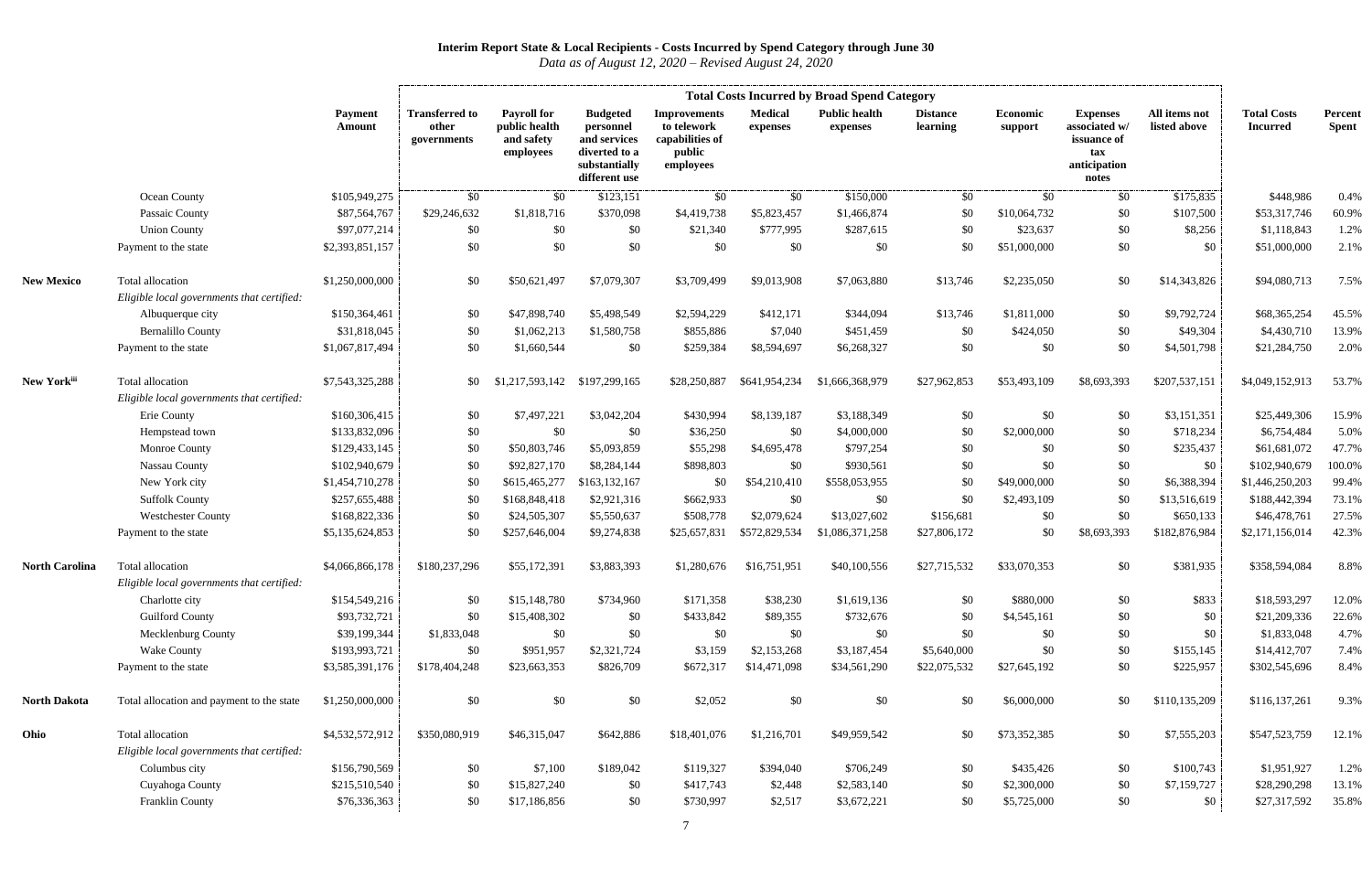|                       |                                                                | <b>Total Costs Incurred by Broad Spend Category</b> |                                               |                                                                |                                                                                                 |                                                                              |                            |                                  |                             |                     |                                                                                 |                               |                                       |                         |
|-----------------------|----------------------------------------------------------------|-----------------------------------------------------|-----------------------------------------------|----------------------------------------------------------------|-------------------------------------------------------------------------------------------------|------------------------------------------------------------------------------|----------------------------|----------------------------------|-----------------------------|---------------------|---------------------------------------------------------------------------------|-------------------------------|---------------------------------------|-------------------------|
|                       |                                                                | <b>Payment</b><br>Amount                            | <b>Transferred to</b><br>other<br>governments | <b>Payroll for</b><br>public health<br>and safety<br>employees | <b>Budgeted</b><br>personnel<br>and services<br>diverted to a<br>substantially<br>different use | <b>Improvements</b><br>to telework<br>capabilities of<br>public<br>employees | <b>Medical</b><br>expenses | <b>Public health</b><br>expenses | <b>Distance</b><br>learning | Economic<br>support | <b>Expenses</b><br>associated w/<br>issuance of<br>tax<br>anticipation<br>notes | All items not<br>listed above | <b>Total Costs</b><br><b>Incurred</b> | Percent<br><b>Spent</b> |
|                       | <b>Hamilton County</b>                                         | \$142,642,735                                       | \$0                                           | \$0                                                            | \$0                                                                                             | \$0                                                                          | \$0                        | \$0                              | \$0                         | \$1,565,235         | \$0                                                                             | \$26,388                      | \$1,591,623                           | 1.1%                    |
|                       | <b>Montgomery County</b>                                       | \$92,775,281                                        | \$0                                           | \$0                                                            | \$28,269                                                                                        | \$35,771                                                                     | \$0                        | \$0                              | \$0                         | \$40,120,000        | \$0                                                                             | \$268,345                     | \$40,452,385                          | 43.6%                   |
|                       | <b>Summit County</b>                                           | \$94,402,597                                        | \$0                                           | \$5,313,598                                                    | \$332,079                                                                                       | \$588,531                                                                    | \$0                        | \$0                              | \$0                         | \$5,400,000         | \$0                                                                             | \$0                           | \$11,634,208                          | 12.3%                   |
|                       | Payment to the state                                           | \$3,754,114,827                                     | \$350,080,919                                 | \$7,980,253                                                    | \$93,495                                                                                        | \$16,508,706                                                                 | \$817,697                  | \$42,997,931                     | \$0                         | \$17,806,724        | \$0                                                                             | \$0                           | \$436,285,726                         | 11.6%                   |
| Oklahoma              | Total allocation<br>Eligible local governments that certified: | \$1,534,357,612                                     | \$6,324                                       | \$442,126                                                      | \$0                                                                                             | \$1,220,881                                                                  | \$42,895,918               | \$10,196,837                     | \$59,314                    | \$1,386,042         | \$0                                                                             | \$13,370,690                  | \$69,578,133                          | 4.5%                    |
|                       | Oklahoma City city                                             | \$114,302,395                                       | \$0                                           | \$0                                                            | \$0                                                                                             | \$29,758                                                                     | \$0                        | \$1,287,624                      | \$0                         | \$1,386,042         | \$0                                                                             | \$41,499                      | \$2,744,924                           | 2.4%                    |
|                       | Oklahoma County                                                | \$47,291,598                                        | \$0                                           | \$52,323                                                       | \$0                                                                                             | \$54,376                                                                     | \$0                        | \$102,744                        | \$0                         | \$0                 | \$0                                                                             | \$0                           | \$209,443                             | 0.4%                    |
|                       | <b>Tulsa County</b>                                            | \$113,690,800                                       | \$6,324                                       | \$1,727                                                        | \$0                                                                                             | \$1,079,162                                                                  | \$0                        | \$141,672                        | \$0                         | \$0                 | \$0                                                                             | \$75,500                      | \$1,304,385                           | 1.1%                    |
|                       | Payment to the state                                           | \$1,259,072,820                                     | \$0                                           | \$388,076                                                      | \$0                                                                                             | \$57,584                                                                     | \$42,895,918               | \$8,664,797                      | \$59,314                    | \$0                 | \$0                                                                             | \$13,253,691                  | \$65,319,380                          | 5.2%                    |
| Oregon                | Total allocation<br>Eligible local governments that certified: | \$1,635,472,404                                     | \$26,683,089                                  | \$3,914,989                                                    | \$2,275,161                                                                                     | \$572,927                                                                    | \$0                        | \$98,461,350                     | \$0                         | \$1,246,695         | \$0                                                                             | \$2,959,074                   | \$136,113,285                         | 8.3%                    |
|                       | Multnomah County                                               | \$28,057,837                                        | \$0                                           | \$0                                                            | \$0                                                                                             | \$0                                                                          | \$0                        | \$6,433,267                      | \$0                         | \$0                 | \$0                                                                             | \$534,081                     | \$6,967,348                           | 24.8%                   |
|                       | Portland city                                                  | \$114,247,256                                       | \$0                                           | \$0                                                            | \$1,924,582                                                                                     | \$110,546                                                                    | \$0                        | \$0                              | \$0                         | \$1,034,575         | \$0                                                                             | \$0                           | \$3,069,702                           | 2.7%                    |
|                       | <b>Washington County</b>                                       | \$104,660,475                                       | \$0                                           | \$3,914,989                                                    | \$350,579                                                                                       | \$462,381                                                                    | \$0                        | \$1,075,504                      | \$0                         | \$212,119           | \$0                                                                             | \$2,424,993                   | \$8,440,565                           | 8.1%                    |
|                       | Payment to the state                                           | \$1,388,506,837                                     | \$26,683,089                                  | \$0                                                            | \$0                                                                                             | \$0                                                                          | \$0                        | \$90,952,580                     | \$0                         | \$0                 | \$0                                                                             | \$0                           | \$117,635,669                         | 8.5%                    |
| Pennsylvania          | Total allocation                                               | \$4,964,107,464                                     | \$483,283,554                                 | \$73,801,361                                                   | \$12,732,938                                                                                    | \$6,375,866                                                                  | \$10,882,303               | \$601,738,940                    | \$0                         | \$124,260,891       | \$0                                                                             | \$11,196,079                  | \$1,324,271,932                       | 26.7%                   |
|                       | Eligible local governments that certified:                     |                                                     |                                               |                                                                |                                                                                                 |                                                                              |                            |                                  |                             |                     |                                                                                 |                               |                                       |                         |
|                       | <b>Allegheny County</b>                                        | \$212,190,475                                       | \$0                                           | \$263,543                                                      | \$598,878                                                                                       | \$1,032,084                                                                  | \$3,121,790                | \$3,026,079                      | \$0                         | \$131,736           | \$0                                                                             | \$4,566,889                   | \$12,740,999                          | 6.0%                    |
|                       | <b>Bucks County</b>                                            | \$109,628,270                                       | \$0                                           | \$0                                                            | \$0                                                                                             | \$0                                                                          | \$0                        | \$0                              | \$0                         | \$0                 | \$0                                                                             | \$147,226                     | \$147,226                             | 0.1%                    |
|                       | <b>Chester County</b>                                          | \$91,606,532                                        | \$0                                           | \$2,599,392                                                    | \$6,711,149                                                                                     | \$168,352                                                                    | \$634,475                  | \$20,004,586                     | \$0                         | \$0                 | \$0                                                                             | \$532,039                     | \$30,649,993                          | 33.5%                   |
|                       | <b>Delaware County</b>                                         | \$98,892,981                                        | \$0                                           | \$5,869,804                                                    | \$628,805                                                                                       | \$228,967                                                                    | \$302,044                  | \$1,092,934                      | \$0                         | \$17,000,000        | \$0                                                                             | \$211,460                     | \$25,334,015                          | 25.6%                   |
|                       | <b>Lancaster County</b>                                        | \$95,224,630                                        | \$0                                           | \$0                                                            | \$0                                                                                             | \$17,523                                                                     | \$0                        | \$1,464,011                      | \$0                         | \$3,075,709         | \$0                                                                             | \$76,928                      | \$4,634,170                           | 4.9%                    |
|                       | <b>Montgomery County</b>                                       | \$144,988,260                                       | \$4,749,500                                   | \$0                                                            | \$0                                                                                             | \$0                                                                          | \$0                        | \$0                              | \$0                         | \$0                 | \$0                                                                             | \$0                           | \$4,749,500                           | 3.3%                    |
|                       | Philadelphia city                                              | \$276,406,953                                       | \$0                                           | \$65,068,622                                                   | \$4,794,106                                                                                     | \$4,928,940                                                                  | \$6,823,994                | \$21,049,252                     | \$0                         | \$7,500,000         | \$0                                                                             | \$5,661,536                   | \$115,826,450                         | 41.9%                   |
|                       | Payment to the state                                           | \$3,935,169,363                                     | \$478,534,054                                 | \$0                                                            | \$0                                                                                             | \$0                                                                          | \$0                        | \$555,102,078                    | \$0                         | \$96,553,446        | \$0                                                                             | \$0                           | \$1,130,189,578                       | 28.7%                   |
| <b>Rhode Island</b>   | Total allocation and payment to the state                      | \$1,250,000,000                                     | \$0                                           | \$29,174,391                                                   | \$7,415,672                                                                                     | \$3,818,639                                                                  | \$36,710,275               | \$52,895,221                     | \$0                         | \$108,711,629       | \$550,174                                                                       | \$8,337,507                   | \$247,613,509                         | 19.8%                   |
| <b>South Carolina</b> | Total allocation<br>Eligible local governments that certified: | \$1,996,468,642                                     | \$0                                           | \$0                                                            | \$0                                                                                             | \$126,636                                                                    | \$102,698                  | \$180,245                        | \$0                         | \$0                 | \$0                                                                             | \$353,449                     | \$763,028                             | $0.0\%$                 |
|                       | Greenville County                                              | \$91,354,042                                        | \$0                                           | \$0                                                            | \$0                                                                                             | \$126,636                                                                    | \$102,698                  | \$180,245                        | \$0                         | \$0                 | \$0                                                                             | \$353,449                     | \$763,028                             | 0.8%                    |
|                       | Payment to the state                                           | \$1,905,114,601                                     | \$0                                           | \$0                                                            | \$0                                                                                             | \$0                                                                          | \$0                        | \$0                              | \$0                         | \$0                 | \$0                                                                             | \$0                           | \$0                                   | 0.0%                    |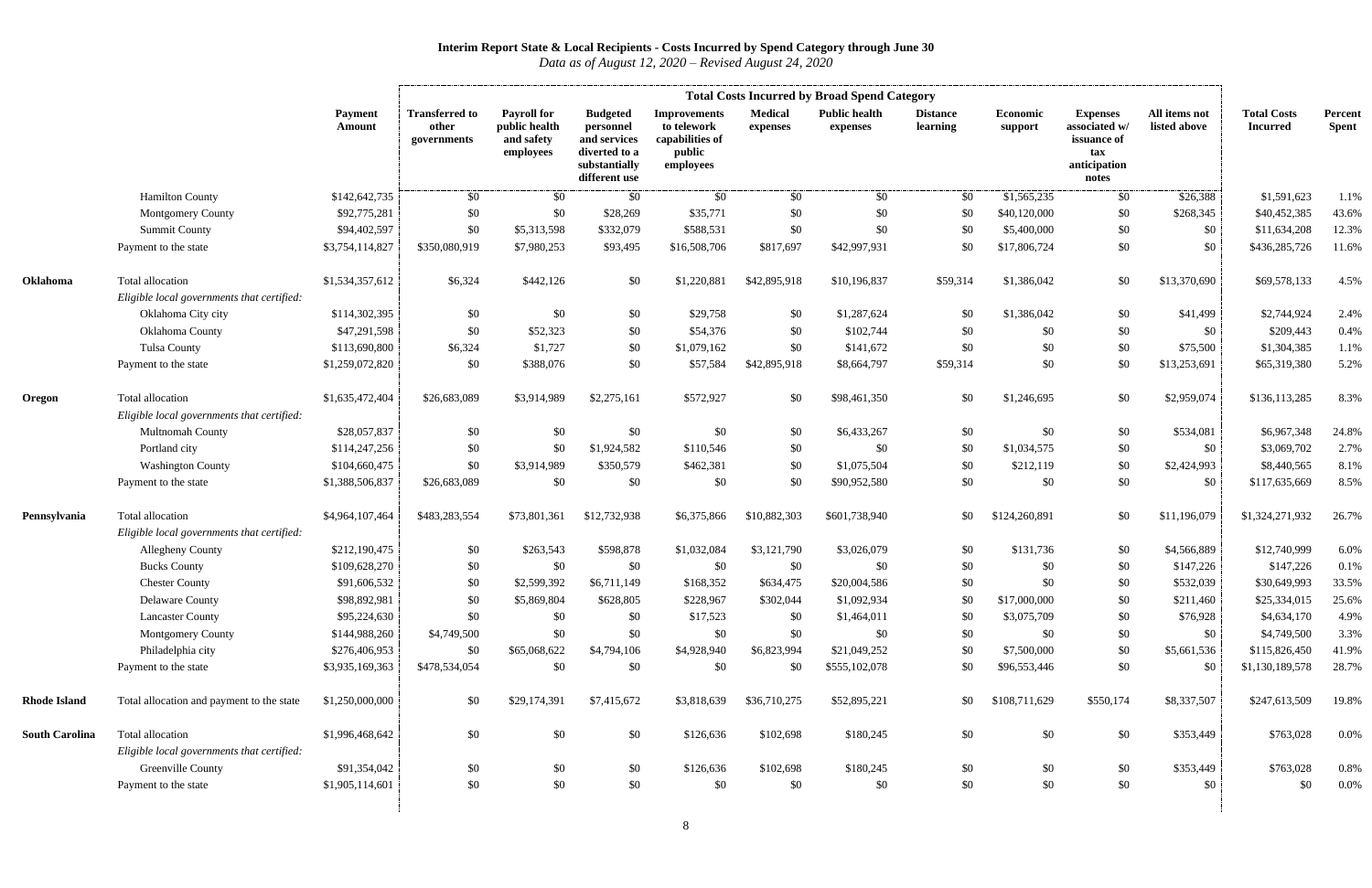|                     |                                                                |                          |                                               | <b>Total Costs Incurred by Broad Spend Category</b>            |                                                                                                 |                                                                              |                            |                                  |                             |                     |                                                                                 |                               |                                       |                         |  |
|---------------------|----------------------------------------------------------------|--------------------------|-----------------------------------------------|----------------------------------------------------------------|-------------------------------------------------------------------------------------------------|------------------------------------------------------------------------------|----------------------------|----------------------------------|-----------------------------|---------------------|---------------------------------------------------------------------------------|-------------------------------|---------------------------------------|-------------------------|--|
|                     |                                                                | <b>Payment</b><br>Amount | <b>Transferred to</b><br>other<br>governments | <b>Payroll for</b><br>public health<br>and safety<br>employees | <b>Budgeted</b><br>personnel<br>and services<br>diverted to a<br>substantially<br>different use | <b>Improvements</b><br>to telework<br>capabilities of<br>public<br>employees | <b>Medical</b><br>expenses | <b>Public health</b><br>expenses | <b>Distance</b><br>learning | Economic<br>support | <b>Expenses</b><br>associated w/<br>issuance of<br>tax<br>anticipation<br>notes | All items not<br>listed above | <b>Total Costs</b><br><b>Incurred</b> | Percent<br><b>Spent</b> |  |
| <b>South Dakota</b> | Total allocation and payment to the state                      | \$1,250,000,000          | \$0                                           | \$6,072,712                                                    | \$3,167,914                                                                                     | \$603,579                                                                    | \$2,496,726                | \$3,396,878                      | \$40,965                    | \$49,241,666        | \$0                                                                             | \$9,770,213                   | \$74,790,653                          | 6.0%                    |  |
| <b>Tennessee</b>    | Total allocation<br>Eligible local governments that certified: | \$2,648,084,890          | \$4,784,000                                   | \$25,398,017                                                   | \$9,143,865                                                                                     | \$4,982,357                                                                  | \$2,885,424                | \$15,249,186                     | \$24,012,635                | \$353,102,271       | \$0                                                                             | \$7,266,709                   | \$446,824,464                         | 16.9%                   |  |
|                     | Memphis city                                                   | \$113,607,218            | \$0                                           | \$9,534,617                                                    | \$6,302,243                                                                                     | \$475,479                                                                    | \$476,221                  | \$3,904,630                      | \$0                         | \$1,599,012         | \$0                                                                             | \$6,672,334                   | \$28,964,536                          | 25.5%                   |  |
|                     | Nashville-Davidson metropolitan government                     | \$121,122,775            | \$0                                           | \$1,580,149                                                    | \$2,316,322                                                                                     | \$742,616                                                                    | \$262,590                  | \$4,404,324                      | \$24,000,000                | \$0                 | \$0                                                                             | \$496,781                     | \$33,802,782                          | 27.9%                   |  |
|                     | <b>Shelby County</b>                                           | \$49,921,022             | \$4,784,000                                   | \$598,749                                                      | \$0                                                                                             | \$585,100                                                                    | \$164,726                  | \$927,929                        | \$12,635                    | \$1,050,612         | \$0                                                                             | \$97,594                      | \$8,221,346                           | 16.5%                   |  |
|                     | Payment to the state                                           | \$2,363,433,874          | \$0                                           | \$13,684,502                                                   | \$525,301                                                                                       | \$3,179,162                                                                  | \$1,981,887                | \$6,012,302                      | \$0                         | \$350,452,647       | \$0                                                                             | \$0                           | \$375,835,801                         | 15.9%                   |  |
| <b>Texas</b>        | Total allocation                                               | \$11,243,461,411         | \$963,602,291                                 | \$190,543,480                                                  | \$30,652,063                                                                                    | \$10,447,345                                                                 | \$12,763,264               | \$32,396,779                     | \$360,165                   | \$95,861,723        | \$0                                                                             | \$29,914,662                  | \$1,366,541,773                       | 12.2%                   |  |
|                     | Eligible local governments that certified:                     |                          |                                               |                                                                |                                                                                                 |                                                                              |                            |                                  |                             |                     |                                                                                 |                               |                                       |                         |  |
|                     | Austin city                                                    | \$170,811,897            | \$0                                           | \$32,850,000                                                   | \$5,000,000                                                                                     | \$3,000,000                                                                  | \$10,000,000               | \$10,000,000                     | \$0                         | \$1,000,000         | \$0                                                                             | \$15,000,000                  | \$76,850,000                          | 45.0%                   |  |
|                     | <b>Bexar County</b>                                            | \$79,626,415             | \$0                                           | \$0                                                            | \$0                                                                                             | \$354,732                                                                    | \$0                        | \$621,904                        | \$0                         | \$6,908,000         | \$0                                                                             | \$0                           | \$7,884,636                           | 9.9%                    |  |
|                     | <b>Collin County</b>                                           | \$171,453,156            | \$49,831,355                                  | \$12,139,972                                                   | \$55,631                                                                                        | \$0                                                                          | \$63,460                   | \$1,622,101                      | \$0                         | \$31,674,413        | \$0                                                                             | \$1,446,468                   | \$96,833,400                          | 56.5%                   |  |
|                     | <b>Dallas County</b>                                           | \$239,952,373            | \$11,459,866                                  | \$0                                                            | \$0                                                                                             | \$0                                                                          | \$0                        | \$496,557                        | \$0                         | \$1,150,000         | \$0                                                                             | \$944,479                     | \$14,050,901                          | 5.9%                    |  |
|                     | Dallas city                                                    | \$234,443,128            | \$0                                           | \$24,000,000                                                   | \$10,400,000                                                                                    | \$1,488,436                                                                  | \$647,767                  | \$5,123,807                      | \$0                         | \$0                 | \$0                                                                             | \$0                           | \$41,660,010                          | 17.8%                   |  |
|                     | Denton County                                                  | \$147,733,722            | \$0                                           | \$22,961,265                                                   | \$0                                                                                             | \$63,872                                                                     | \$202,236                  | \$913,638                        | \$0                         | \$4,546,962         | \$0                                                                             | \$0                           | \$28,687,973                          | 19.4%                   |  |
|                     | El Paso County                                                 | \$27,484,280             | \$34,727                                      | \$0                                                            | \$0                                                                                             | \$48,309                                                                     | \$469,065                  | \$78,728                         | \$0                         | \$52,732            | \$0                                                                             | \$1,785                       | \$685,346                             | 2.5%                    |  |
|                     | El Paso city                                                   | \$118,956,279            | \$0                                           | \$46,270                                                       | \$0                                                                                             | \$4,157                                                                      | \$35,623                   | \$51,386                         | \$0                         | \$0                 | \$0                                                                             | \$0                           | \$137,436                             | 0.1%                    |  |
|                     | Fort Bend County                                               | \$134,262,394            | \$82,380                                      | \$14,859                                                       | \$0                                                                                             | \$294,418                                                                    | \$0                        | \$5,185                          | \$360,165                   | \$344,425           | \$0                                                                             | \$36,933                      | \$1,138,366                           | 0.8%                    |  |
|                     | Fort Worth city                                                | \$158,715,568            | \$0                                           | \$9,127,585                                                    | \$4,542,461                                                                                     | \$0                                                                          | \$0                        | \$3,013,923                      | \$0                         | \$164,659           | \$0                                                                             | \$1,991,662                   | \$18,840,290                          | 11.9%                   |  |
|                     | Harris County                                                  | \$425,942,656            | \$0                                           | \$0                                                            | \$0                                                                                             | \$4,159,503                                                                  | \$0                        | \$46,026                         | \$0                         | \$0                 | \$0                                                                             | \$8,989,001                   | \$13,194,530                          | 3.1%                    |  |
|                     | Hidalgo County                                                 | \$151,582,673            | \$13,829,674                                  | \$0                                                            | \$0                                                                                             | \$205,506                                                                    | \$0                        | \$858,065                        | \$0                         | \$0                 | \$0                                                                             | \$167,232                     | \$15,060,477                          | 9.9%                    |  |
|                     | Houston city                                                   | \$404,868,873            | \$0                                           | \$15,564,786                                                   | \$3,832,074                                                                                     | \$623                                                                        | \$0                        | \$3,969,613                      | \$0                         | \$14,804,733        | \$0                                                                             | \$0                           | \$38,171,828                          | 9.4%                    |  |
|                     | <b>Montgomery County</b>                                       | \$104,983,285            | \$0                                           | \$19,781,389                                                   | \$922,336                                                                                       | \$115,037                                                                    | \$116,232                  | \$323,510                        | \$0                         | \$0                 | \$0                                                                             | \$0                           | \$21,258,503                          | 20.2%                   |  |
|                     | San Antonio city                                               | \$269,983,717            | \$0                                           | \$53,428,475                                                   | \$5,899,563                                                                                     | \$0                                                                          | \$590,709                  | \$3,496,366                      | \$0                         | \$911,556           | \$0                                                                             | \$0                           | \$64,326,669                          | 23.8%                   |  |
|                     | <b>Tarrant County</b>                                          | \$209,816,857            | \$51,928,580                                  | \$0                                                            | \$0                                                                                             | \$0                                                                          | \$0                        | \$0                              | \$0                         | \$32,050            | \$0                                                                             | \$0                           | \$51,960,630                          | 24.8%                   |  |
|                     | <b>Travis County</b>                                           | \$61,147,507             | \$3,742,915                                   | \$17,250                                                       | \$0                                                                                             | \$207,108                                                                    | \$37,795                   | \$939,576                        | \$0                         | \$1,009,911         | \$0                                                                             | \$1,281,675                   | \$7,236,230                           | 11.8%                   |  |
|                     | Williamson County                                              | \$93,382,340             | \$0                                           | \$309,541                                                      | \$0                                                                                             | \$505,644                                                                    | \$599,841                  | \$749,664                        | \$0                         | \$33,262,282        | \$0                                                                             | \$55,021                      | \$35,481,993                          | 38.0%                   |  |
|                     | Payment to the state                                           | \$8,038,314,291          | \$832,692,794                                 | \$302,089                                                      | \$0                                                                                             | \$0                                                                          | \$537                      | \$86,730                         | \$0                         | \$0                 | \$0                                                                             | \$406                         | \$833,082,555                         | 10.4%                   |  |
| Utah                | Total allocation                                               | \$1,250,000,000          | \$94,453,517                                  | \$5,670,861                                                    | \$6,904,028                                                                                     | \$2,435,563                                                                  | \$11,647,352               | \$90,226,253                     | \$0                         | \$18,727,709        | \$0                                                                             | \$5,115,232                   | \$235,180,516                         | 18.8%                   |  |
|                     | Eligible local governments that certified:                     |                          |                                               |                                                                |                                                                                                 |                                                                              |                            |                                  |                             |                     |                                                                                 |                               |                                       |                         |  |
|                     | <b>Salt Lake County</b>                                        | \$203,603,981            | \$16,949,948                                  | \$4,539,611                                                    | \$4,935,712                                                                                     | \$454,571                                                                    | \$70,257                   | \$6,011,685                      | \$0                         | \$825,051           | \$0                                                                             | \$13,763                      | \$33,800,598                          | 16.6%                   |  |
|                     | <b>Utah County</b>                                             | \$111,630,342            | \$5,905,620                                   | \$65,538                                                       | \$193,915                                                                                       | \$268,349                                                                    | \$0                        | \$271,256                        | \$0                         | \$0                 | \$0                                                                             | \$24,988                      | \$6,729,667                           | 6.0%                    |  |
|                     | Payment to the state                                           | \$934,765,677            | \$71,597,949                                  | \$1,065,712                                                    | \$1,774,401                                                                                     | \$1,712,643                                                                  | \$11,577,095               | \$83,943,312                     | \$0                         | \$17,902,658        | \$0                                                                             | \$5,076,480                   | \$194,650,250                         | 20.8%                   |  |